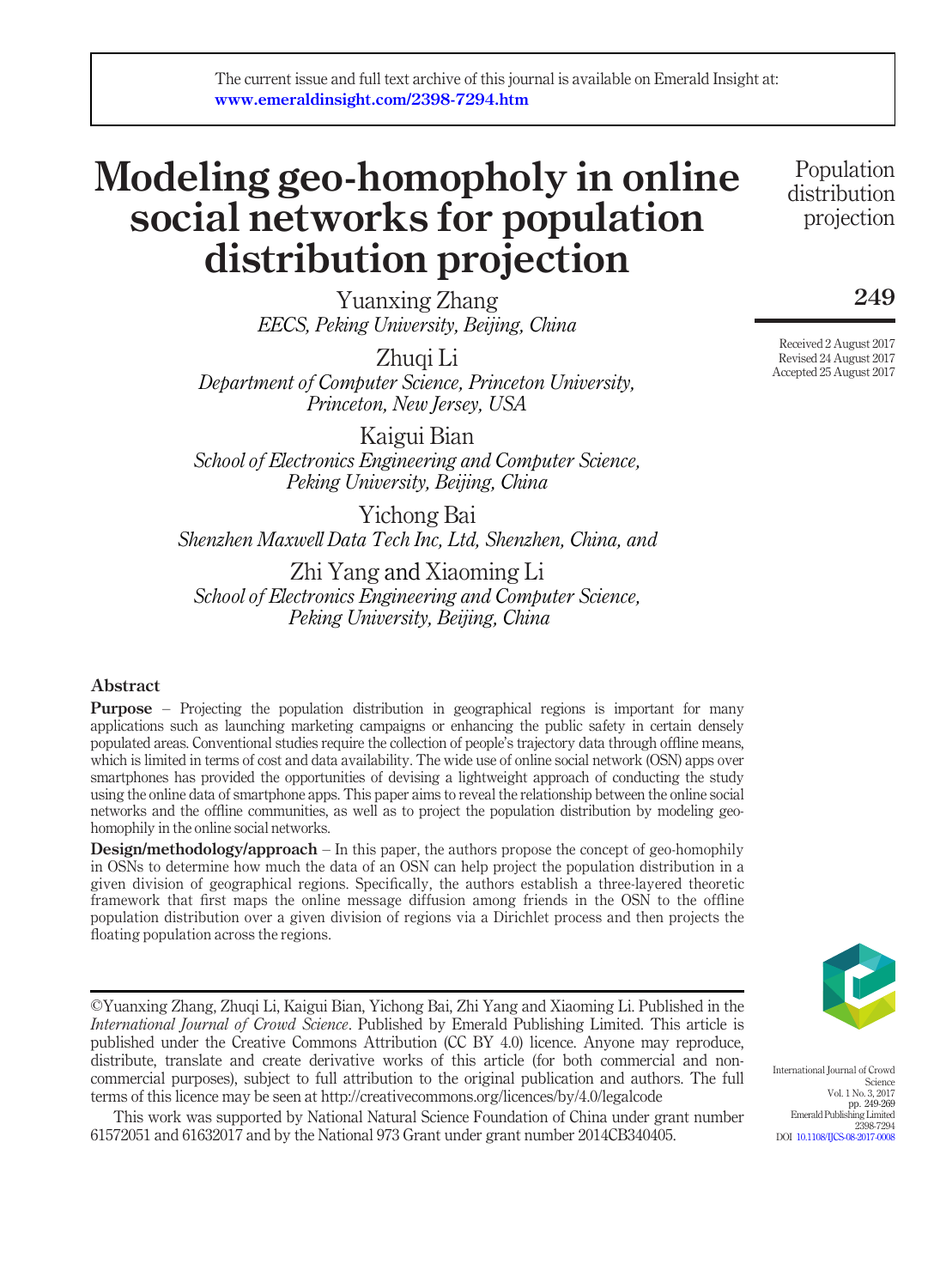Findings – By experiments over large-scale OSN data sets, the authors show that the proposed prediction models have a high prediction accuracy in characterizing the process of how the population distribution forms and how the floating population changes over time.

Originality/value – This paper tries to project population distribution by modeling geo-homophily in OSNs.

Keywords Dirichlet process, Geo-homophily, Population distribution

Paper type Research paper

#### 1. Introduction

The study of population distribution in fixed geographical regions (e.g. states, provinces) is of paramount importance for the government to enhance the public safety in certain places with a large floating population (FP) or for the business to launch marketing campaigns in densely populated areas [\(Harris and Todaro, 1970](#page-19-0)). The data relevant to people's trajectory are conventionally collected through offline sources. For instance, it is feasible to predict the FP in the transportation systems by analyzing the origin-destination data of passengers [\(Chi, 2010\)](#page-18-0); Customers' bank notes can be used for modeling the human trajectories as a continuous-time random walk [\(Gonzalez](#page-19-1) et  $al$ , 2008). The government (e.g. statistical bureau) collects the demographic data to investigate the correlation between human migration patterns and geographic labor demand and supply [\(National Bureau of Statistics of China, 2010\)](#page-19-2). The challenges of conducting these studies are attributed to the high cost of the data collection methods (regarding time, manpower and money), and the restriction of accessing such data sets due to security and privacy concerns.

The wide use of online social network (OSN) apps over smartphones has accumulated a rich set of geographical data that describe anonymous user trajectories (Kido *et al.*, 2005) and habits (Gao et al[., 2017\)](#page-18-1) in the physical world, which holds the promise of providing a lightweight means to study the population distribution (Li et al[., 2016\)](#page-19-4). For example, many OSN applications, such as Facebook, Weibo, allow users to "check-in" and explicitly show their locations (Guo et al[., 2013;](#page-19-5) Nazir et al[., 2008;](#page-19-6) Liao et al[., 2015\)](#page-19-7); some other applications have implicitly recorded users' geo-related information such as GPS coordinates, IP address [\(Backstrom](#page-18-2) et al., 2010; [Zheng](#page-19-8) et al., [2010](#page-19-8)). Existing research has shown the feasibility of using the OSN data to predict users' offline locations as well their mobility patterns (Cho *et al.*, 2011; Li *et al.*, 2010). Moreover, the online relationship between friends can affect their social ties in the physical world [\(Zheng, 2012\)](#page-19-10): the "close" friends in the OSN are also physically close to each other (Cho et al[., 2011](#page-18-3)).

However, it is still unclear that which type of OSNs can assist determining the population distribution in given geographical regions. Intuitively, there are two observations:

- (1) It is easy to draw a population distribution over geographical regions that are stable – most people in a region do not travel distantly; and
- (2) Acquaintances in the same geographical region have a strong desire to communicate with each other through the OSN [\(Girvan and Newman, 2002](#page-18-4)).

Therefore, we seek to answer the following questions in this study:

- Is there a way of measuring the stability of geographical regions by observing the online message diffusion among people in those regions?
- How to derive the offline population distribution over a stable division of regions?
- Given a population distribution, how to project the FP across regions?

Our research findings indicate that a division of geographical regions is stable only if the OSN users in these divided regions show a strong geo-homophily; people in each region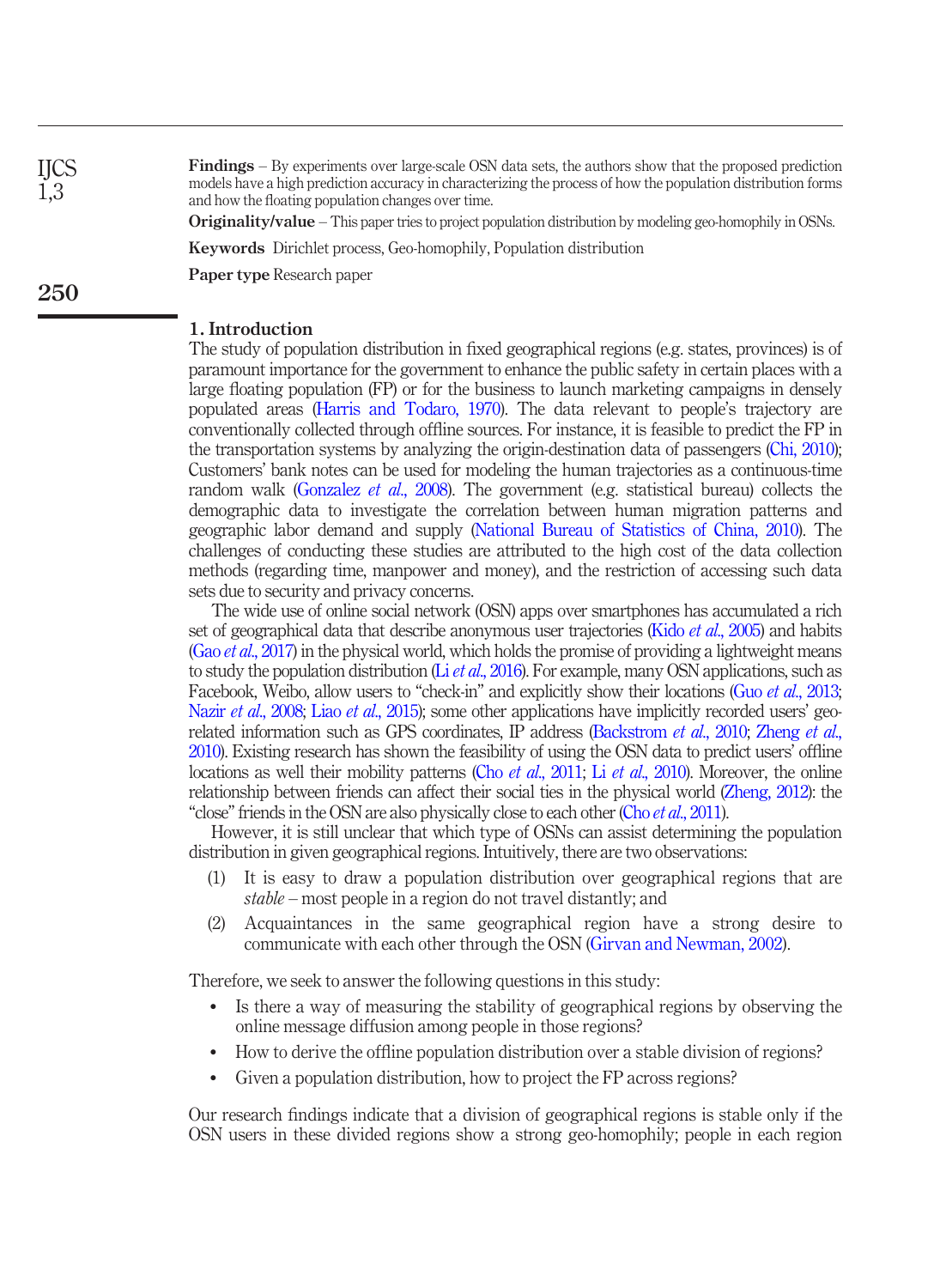prefer communicating with others in the same region more than those in other regions, and the Dirichlet process (DP) ([Neal, 2000\)](#page-19-11) provides a viable way of modeling the distribution of OSN users across offline regions. These inspire us to investigate the relationship between the online information diffusion, i.e. users' communication in OSN, and the population distribution over a fixed division of offline regions.

In this paper, we present a systematic approach that projects the offline population distribution in fixed geographical regions by modeling the geo-homophily of OSNs. Specifically, we establish a three-layered theoretic framework that first maps the online message diffusion among friends in the OSN to the offline population distribution via a DP and then projects the FP across geographical regions given the derived population distribution. The contributions of this work are summarized as follows:

- Connecting online data to stability of geographical regions: We establish the correlation between online message diffusion and the stability of geographical regions by modeling the geo-homophily of an OSN with geographical attributes. We derive the condition for a division of geographical regions to have a non-decreasing stability.
- DP-based prediction models: We formulate the population distribution problem from the perspective of DP and present a theoretical framework to project the population distribution over fixed geographical regions by casting online message diffusion into the established framework. Based on the derived population distribution, we propose a prediction model that utilizes the message diffusion graph in OSNs to infer the FP across geographical regions.
- Experiments using large real-world data sets: By experiments over the real-world data sets, we validate the efficacy of the model in projecting the population distribution over fixed regions and meanwhile show that the proposed prediction models have a high prediction accuracy in characterizing the process of how the FP changes across regions upon the occurrence of societal events (the mass human migration caused by the Chinese Spring Festival 2016).

The rest of this paper is organized as follows. We introduce the related work and technical background on DP in Section 2. We provide the system model and formulate the problem in Section 3. In Sections 4 and 5, we show the approach of projecting the population distribution and present the model of predicting the FP, respectively. We validate the proposed model by experiments in Section 6, and conclude the paper in Section 7.

## 2. Related work

## 2.1 Geographical views of online social networks

Prior work on geographical aspects of OSNs has mostly focused on prediction and analytics of various properties in OSN by leveraging the location-related information.

2.1.1 Predicting mobility patterns using online social network data. Users' locations can be predicted by mining their periodic behaviors in social network, given that the observed movement is associated with certain reference locations (Li et al[., 2010\)](#page-19-9). Cho et al[. \(2011\)](#page-18-3) show that human movement and mobility patterns have a high degree of freedom and variation, but they can still exhibit structural patterns due to geographical and social constraints, on basis of two observations:

- (1) short-ranged travel is periodic both spatially and temporally and not effected by the social network structure; and
- (2) long-distance travel is more influenced by social network ties.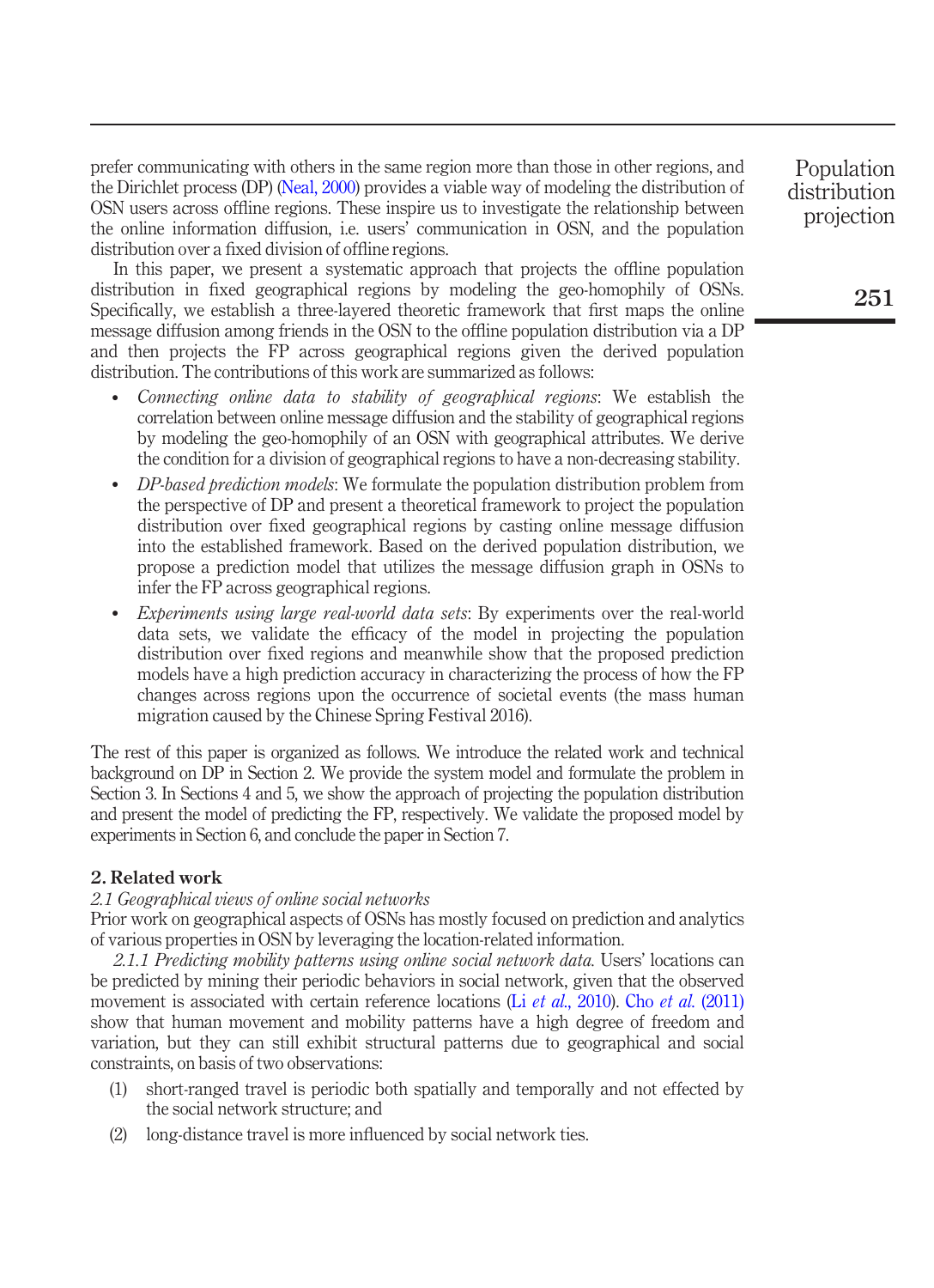Thus, the historic data can be used to predict where a user might travel.

2.1.2 Data dissemination in a geographical perspective. Wang et al[. \(2014\)](#page-19-12) pose a threelayered architecture to model the data dissemination in OSNs, present a density function of general social relationship distribution and derive the tight lower bounds on traffic load of data dissemination in the OSNs under the assumption that every source sustains a data generating rate of a constant order.

2.1.3 Online and offline social behaviors. [Zheng \(2012\)](#page-19-10) propose a location-based social network (LBSN), which consists of the new social structure made up of individuals connected by the "interdependency" derived from their locations in the physical world as well as their location-tagged media content, such as photos, video and texts. [Hristova](#page-19-13) *et al.* (2014) experimentalized on a data set with 74 college students as volunteers by observing evidence of homophily with regard to many factors within the online and offline social networks. They found that the social tie among students at the same educational institution was strongly affected by residential sector and year in college, but it exhibited diversity in other online aspects, leading to the affirmation saying diversity online is relative to diversity offline.

2.1.4 Social tie inference. Sociological phenomena can be also observed within OSNs. Although the OSN platform has facilitated people's communication, the volume of OSN communications between OSN friends (the strength of the social tie between them) is inversely proportional to the geographical distance, following a Power Law ([Goldenberg and](#page-18-5) [Levy, 2009\)](#page-18-5). Considering the co-occurrence in time and space ([Crandall](#page-18-6) *et al.*, 2010). Crandall et al. [\(2010\)](#page-18-6) present a probabilistic model to prove that even a very small number of co-occurrences can result in a high empirical likelihood that the two people know each other – a social tie between them, which tells us a way to infer the social network structure only by capturing individual physical location over time.

#### 2.2 Dirichlet distribution and Dirichlet process

Dirichlet distribution is the conjugate prior of multinomial distribution, which can be seen as a distribution over distribution. The probability density function is written as:

$$
p = (P = \{p_i\}|\alpha_i) = \frac{\prod_i \Gamma(\alpha_i)}{\Gamma(\sum_i \alpha_i)} \prod_i p_i^{\alpha_i-1}.
$$

There are two parameters:

- (1) The scale  $\alpha = \sum_i a_i$ : a small scale  $\alpha$  favors extreme distributions, but this prior belief is very weak and is easily overwritten by data whereas an extremely large  $\alpha$ belief is very weak and is easily overwritten by data, whereas an extremely large  $\alpha$ makes the samples be more consistent with the base measure.
- (2) The base measure  $(\alpha_1', \alpha_2', \ldots), \alpha_i' = \alpha_i/\alpha$ : The base measure determines the mean distribution.

One popular application of Dirichlet distribution is latent Dirichlet allocation on topic discovery in natural language processing. It is a generative statistical model aiming at describing sets of observations by connotative groups why some parts of the data are similar.

DP is a class of Bayesian nonparametric models, and DP generalizes Dirichlet distribution ([Neal, 2000](#page-19-11)). DP is a distribution function in a space of infinite but countable number of elements, which also requires a scale parameter  $\alpha$  and a base measure  $G_0$ ,

252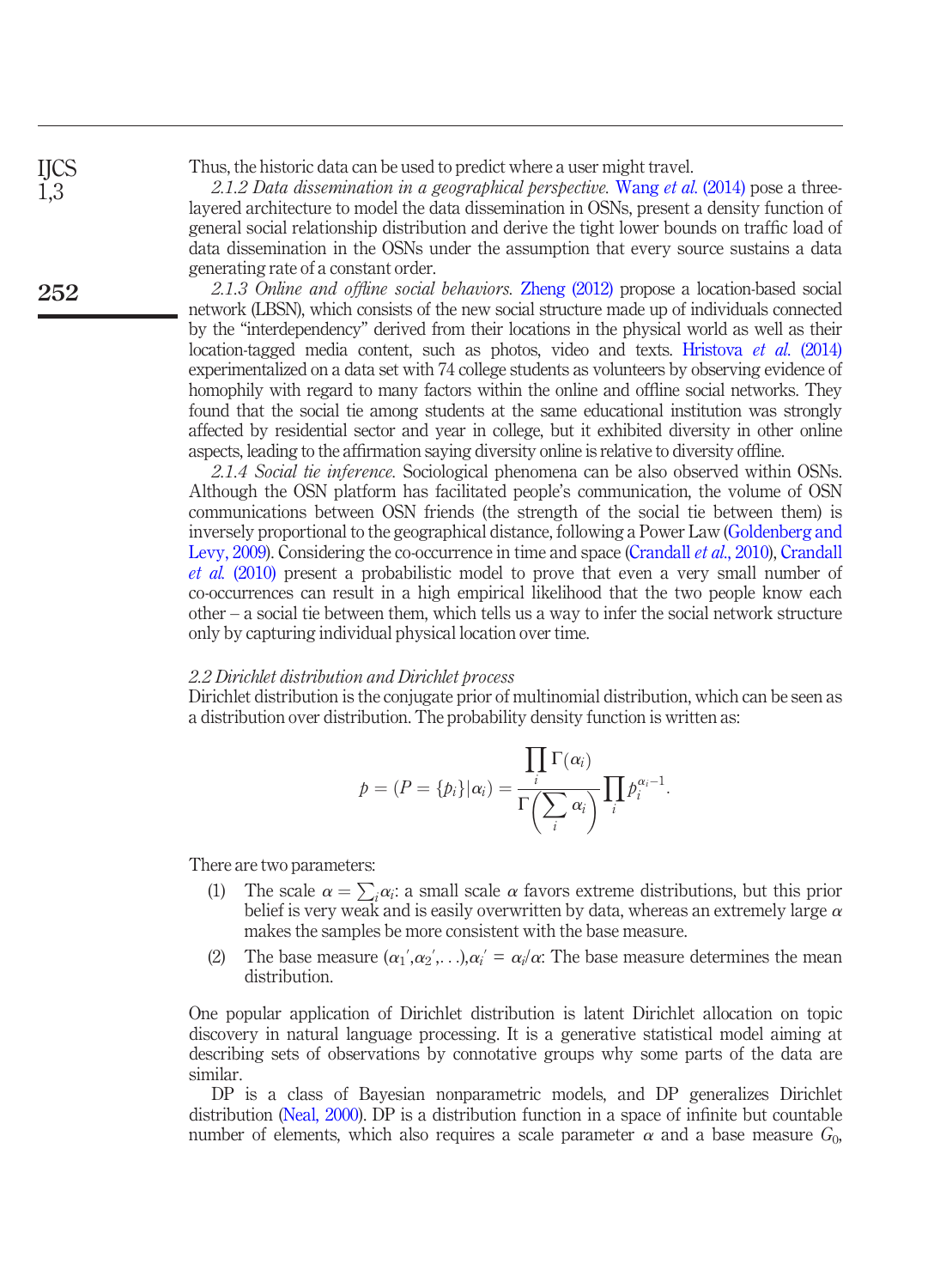denoted as  $DP(\alpha, G_0)$ . DP is an important method in Bayesian inference to identify the prior distribution of random variables, and it is widely used for density estimation, semiparametric modeling and sidestepping model selection/averaging. One important implication is that DP helps find the number of active components which is much less than the number of samples. In this paper, we investigate how to use DP to model the process that OSN users are distributed into geographical regions.

### 3. System model

In this section, we propose a three-layer framework that analyzes the message diffusions in the OSN to determine the stability of geographical regions. This problem is equivalent to the determination of whether the OSN has a strong geo-homophily – more specifically, whether the structure of the message diffusion graph is similar to that of the divided regions. We extend the concept of modularity ([Newman, 2004](#page-19-14)) to quantify the degree of the geo-homophily of an OSN, and meanwhile we specify the condition on the geohomophily of an OSN for the stability of underlying geographical regions to remain nondecreasing.

In [Figure 1,](#page-4-0) we show a three-layered framework consisting of: Layer 1 that captures the message diffusion graph in an OSN; Layer 2 that seeks to derive the user population distribution from the geo-location of OSN users in Layer 1; and Layer 3 that predicts how the FP will change given the distribution derived in Layer 2.

From the top to the bottom layer, we first investigate how the messages diffuse among groups of people that have similar geo-locations. If people in the same geo region communicate frequently, it is highly likely that the structure of the message diffusion graph is similar to that of the underlying division of regions – the strong geo-homophily exists between the OSN and the offline regions. As a result, we can use the geo-location of messages among OSN users to derive the user distribution over the given regions. Then, the FP across regions can be further inferred based on the derived distribution.



<span id="page-4-0"></span>Figure 1. A three-layered analytical framework that defines the geohomophily of OSNs to map the OSN message diffusion (Layer 1) to the offline user distribution (Layer 2) and infers the FP (Layer 3) based on the derived distribution (Layer 2)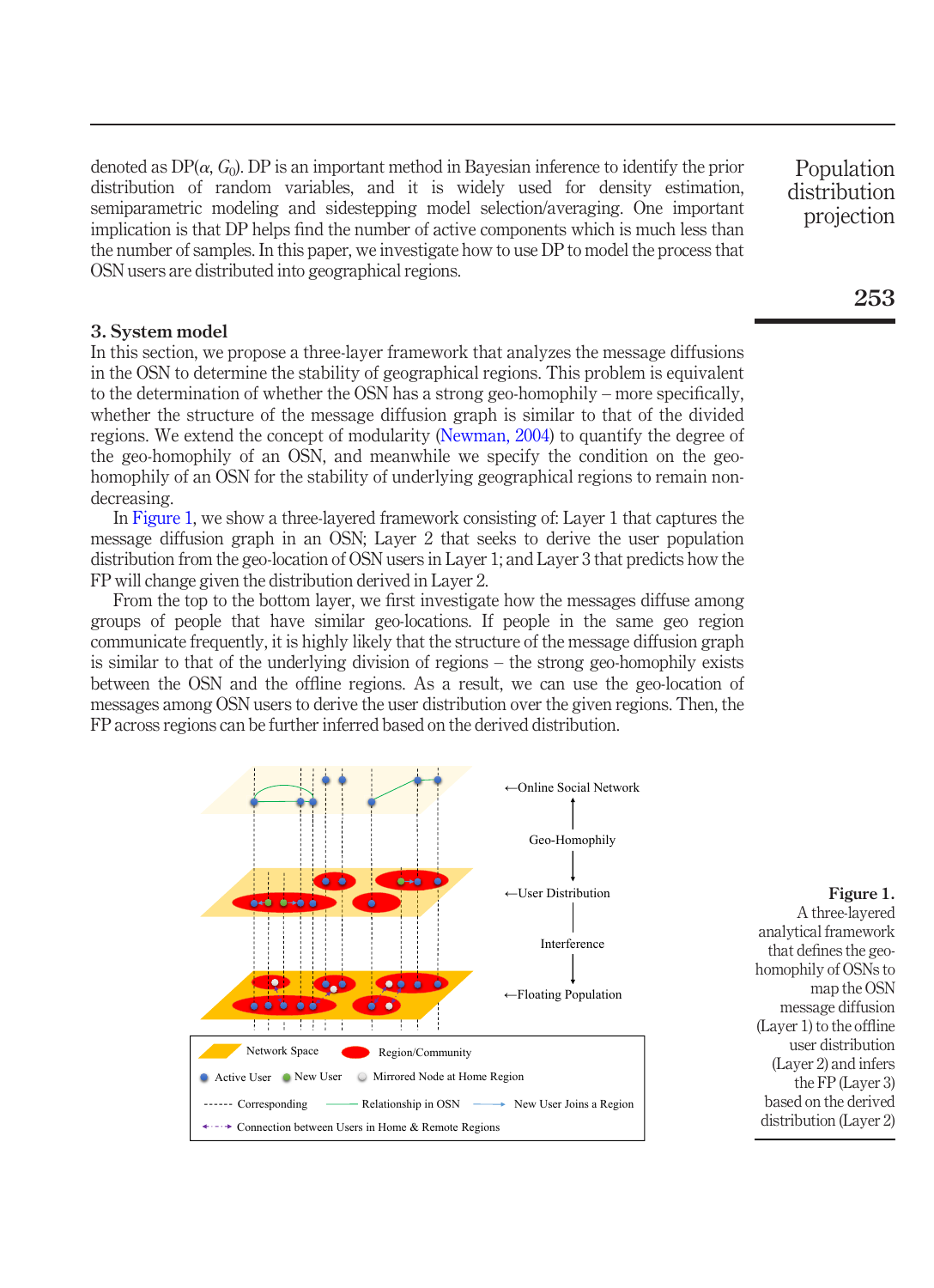<span id="page-5-0"></span>3.1 Geo-homophily of an online social network over divided regions

We define the *geo-homophily of an OSN* as the degree of similarity between the structure of the message diffusion graph in the OSN and that of a given division of regions.

We calculate *modularity* to quantify the geo-homophily of an OSN. Given the message diffusion graph of an OSN  $G = (V, R, E, T)$ , where V denotes the set of users, R denotes the set (or division) of regions and E denotes the set of edges  $e_{uv}$  with weights  $\rho_{uvT}$ . The weight  $\rho_{uvT}$  represents the number of views from user u to the content sharing by user v during time period T. The  $e_{uv}$  exists if the number of views from user u to the content sharing by user v during time period T is non-zero. Let  $\Omega_T$  be  $\sum$  $\sum_{u,v} \rho_{uvT}$ . Each user  $u \in V$  belongs to a

specific region  $r \in R$  given the division R, denoted as  $r_u$ .

We can easily transform  $E$  from a user-to-user perspective to a region-to-region one, recorded as  $\varepsilon$ , where  $\forall \epsilon_{ii} \in \mathscr{E}$  has value:

$$
\omega_{ijT} = \sum_{u \in V, r_u = i} \sum_{v \in V, r_v = j} \rho_{uvT}
$$

which represents the number of views from nodes in region  $i$  to the content of nodes in region j during time period T.

Let  $p_{ijT}$  be the proportion of messages from i to j during T, namely,  $\omega_{ijT}/\sum$  $i', j$  $\omega_{i'j'}$  T. To

quantify the geo-homophily of an OSN  $G = (V, R, E, T)$ , we define the modularity on R during T,  $Q_{RT}$ , as:

$$
Q_{RT} = \sum_{i \in R} \left( \hat{p}_{iiT} - \sum_{j \in R} \hat{p}_{ijT} \sum_{j \in R} \hat{p}_{jiT} \right) \tag{1}
$$

It reflects the centrality of messages that are transmitted within same regions. Apparently,  $Q_{RT}$  ranges in [-1, 1], where  $Q_{RT}$  reaches 1 if all diffusions take place inside the same regions and reaches  $-1$  when none of the messages are transmitted between users from same regions. The greater  $Q_{RT}$  is, the higher geo-homophily the OSN has.

If an OSN shows a strong geo-homophily over the divided regions, most OSN users have more preference of communicating with others in the same region rather than with those in other regions, which implies each user is more attached/attracted by his current region instead of other regions, thereby leading to a high stability of each region. Next, we will show how to determine the change of the stability of a division R by imposing a condition over  $Q_{RT}$ .

#### 3.2 Stability of a division of regions

The modularity quantifies the geo-homophily between an OSN and the underlying geographical regions. However, it is infeasible to foresee whether the regions will remain stable because the structure of the message diffusion graph is dynamically changing. For instance, a breaking news may reform the structure of the message diffusion graph and push people to move across regions, which may make the stability of the divisions vulnerable. Next, we will deduce: under what condition, the stability of a division of regions will remain non-decreasing.

Formally, given two time periods  $T = [t_0, t_1]$  and  $T' = [t_0, t_2]$ , where  $t_2 > t_1$ , we need to find the distribution of messages in period  $[t_1, t_2]$  that leads to an equal or higher modularity in at the end of T', i.e.  $Q_{RT} \leq Q_{RT}$ '.

We define the social-entropy of message diffusion inside and outside regions in the message diffusion graph G as:

254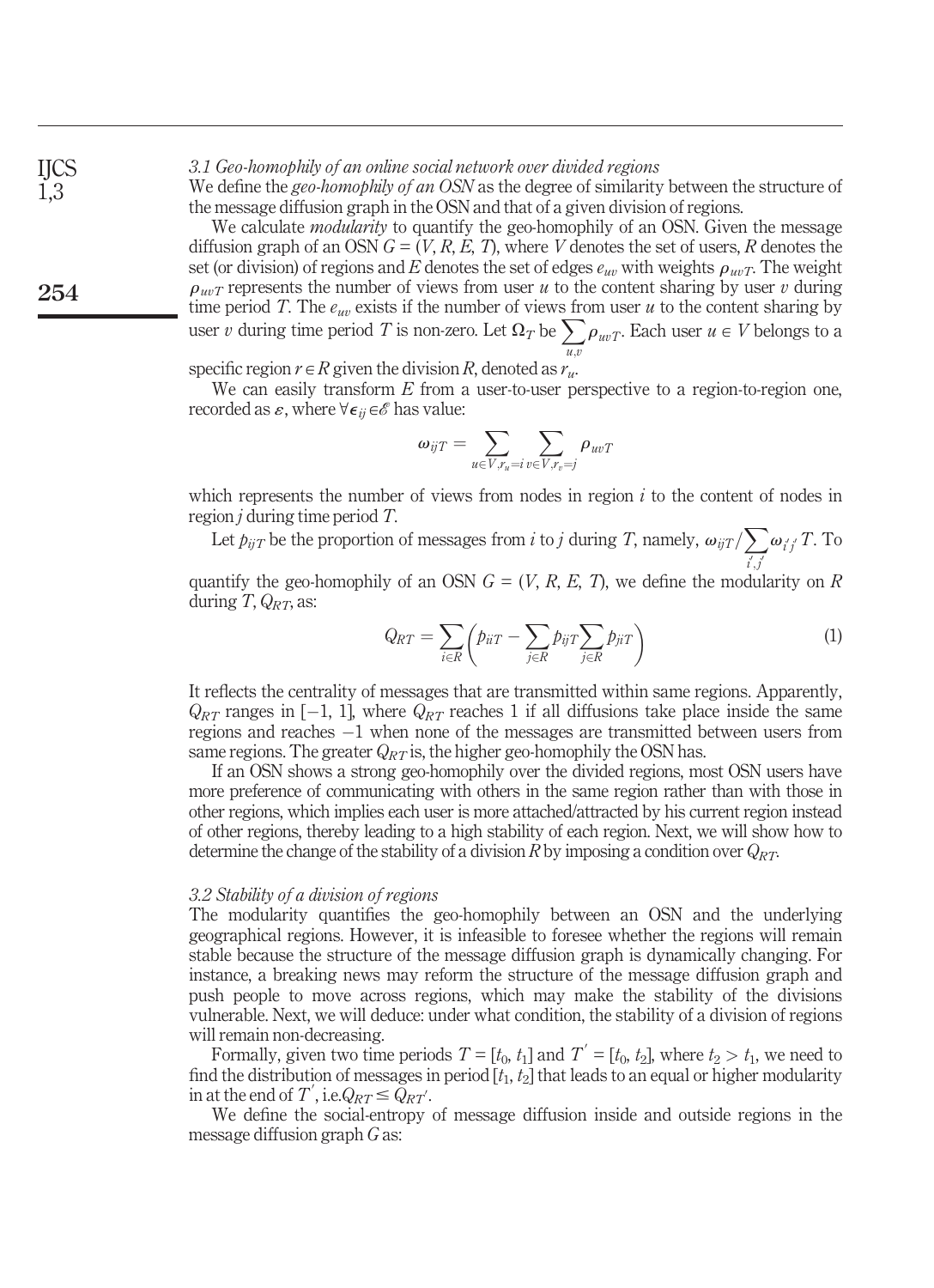$$
H(G) = -\sum_{i \in R} \sum_{j \in R} p_{ijT} \times \log p_{ijT}
$$
 (2) Population distribution

As the redistribution of message diffusion inside each region do not affect the modularity according to [equation \(1\),](#page-5-0) we will only focus on those message diffusions (edges) across regions.

Hence, we combine all edges within a region into a new set. Let  $I_T = \bigcup_{i \in R} \omega_{i} T$ ,  $p_{I_T} = \omega_{I_T}/\Omega_T$ . H(G) can be rewritten as:  $\epsilon_{iiT}$ , and  $\omega_{I_T} = \sum_{i \in R} \omega_{iT}, p_{I_T} = \omega_{I_T} / \Omega_T$ .  $H(G)$  can be rewritten as:<br> $H(G) = -\hbar_t \times \text{loop}_{I_T} - \sum_{i \in R} \sum_{i \in R}$ 

$$
H(G) = -p_{I_T} \times \log p_{I_T} - \sum_{i \in R} \sum_{j \in R, i \neq j} p_{ijT} \times \log p_{ijT}
$$
 (3)

New message diffusions in time period  $[t_1, t_2]$  will create new edges and construct a new message diffusion graph  $G$  (that can be extended from  $G$ ). Let  $l_{ij}$  be the number of new edges from region i to j in G, which are not included in G. Note that  $\forall i, j \in [1,|R|]$ ,  $l_{ij} \geq 0$ .

Let  $\overline{L}_{|R|\times|R|}$  be the matrix of  $l_{ij}$ , and  $\mathcal{L} = \sum_{i,j} l_{ij}$  where  $\mathcal{L} \ll \Omega_T$ ). Let  $l_I = \sum_{i \in R}$ <br>mber of new edges inside regions.  $l_{ii}$  be the number of new edges inside regions.

To measure the impact and the change to G caused by new message diffusion  $\overline{L}$ , we define *Information Increment,*  $G(G,\overline{L})$ , as follows:

$$
G(G,\overline{L}) = \frac{(\omega_{I_T} + l_I)^{(\omega_{I_T} + l_I)} \prod_{\substack{i,j \in R, i \neq j}} (\omega_{ijT} + l_{ij})^{(\omega_{ijT} + l_{ij})}}{\omega_{I_T}^{\omega_{I_T}} \prod_{\substack{i,j \in R, i \neq j}} \omega_{ijT}^{\omega_{ijT}}}
$$
(4)

According to equation (3), the social-entropy becomes:

$$
H(G) = -\frac{\omega_{I_T} + l_I}{\mathcal{L} + \Omega_T} \log \frac{\omega_{I_T} + l_I}{\mathcal{L} + \Omega_T} + \Omega_T
$$
  

$$
-\sum_{i \in R} \sum_{j \in R, i \neq j} \frac{\omega_{ij} T + l_{ij}}{\mathcal{L} + \Omega_T} \log \frac{\omega_{ij} T + l_{ij}}{\mathcal{L} + \Omega_T} + \Omega_T
$$
(5)

The following proposition prescribes the condition for the stability of divided regions to remain non-decreasing, based on the analysis of the OSN message diffusion graph.

P1. Given a message diffusion graph G over a division of regions, the geo-homophily will not decrease, if  $\mathcal{G}(G,\overline{\mathbf{L}})$  is no smaller than  $\Omega^{\mathcal{L}}_T$ , where  $\mathcal{L} \ll \Omega_T$ .

Proof. The degree of the geo-homophily of an OSN will not decrease if the social entropy never had a tendency to increase – i.e.  $\Delta H$  is non-positive, where:

$$
\Delta H = H(G) - H(G)
$$
\n
$$
= -\frac{\omega_{I_T}}{\Omega_T} \log \frac{\omega_{I_T} + l_I}{\omega_{I_T}} - \sum_{i,j \in R, i \neq j} \frac{\omega_{ijT}}{\Omega_T} \log \frac{\omega_{ijT} + l_{ij}}{\omega_{ijT}}
$$
\n
$$
-\frac{l_I}{\Omega_T} \log \frac{\omega_{I_T} + l_I}{\Omega_T} - \sum_{i,j \in R, i \neq j} \frac{l_{ij}}{\Omega_T} \log \frac{\omega_{ijT} + l_{ij}}{\Omega_T}
$$

255

projection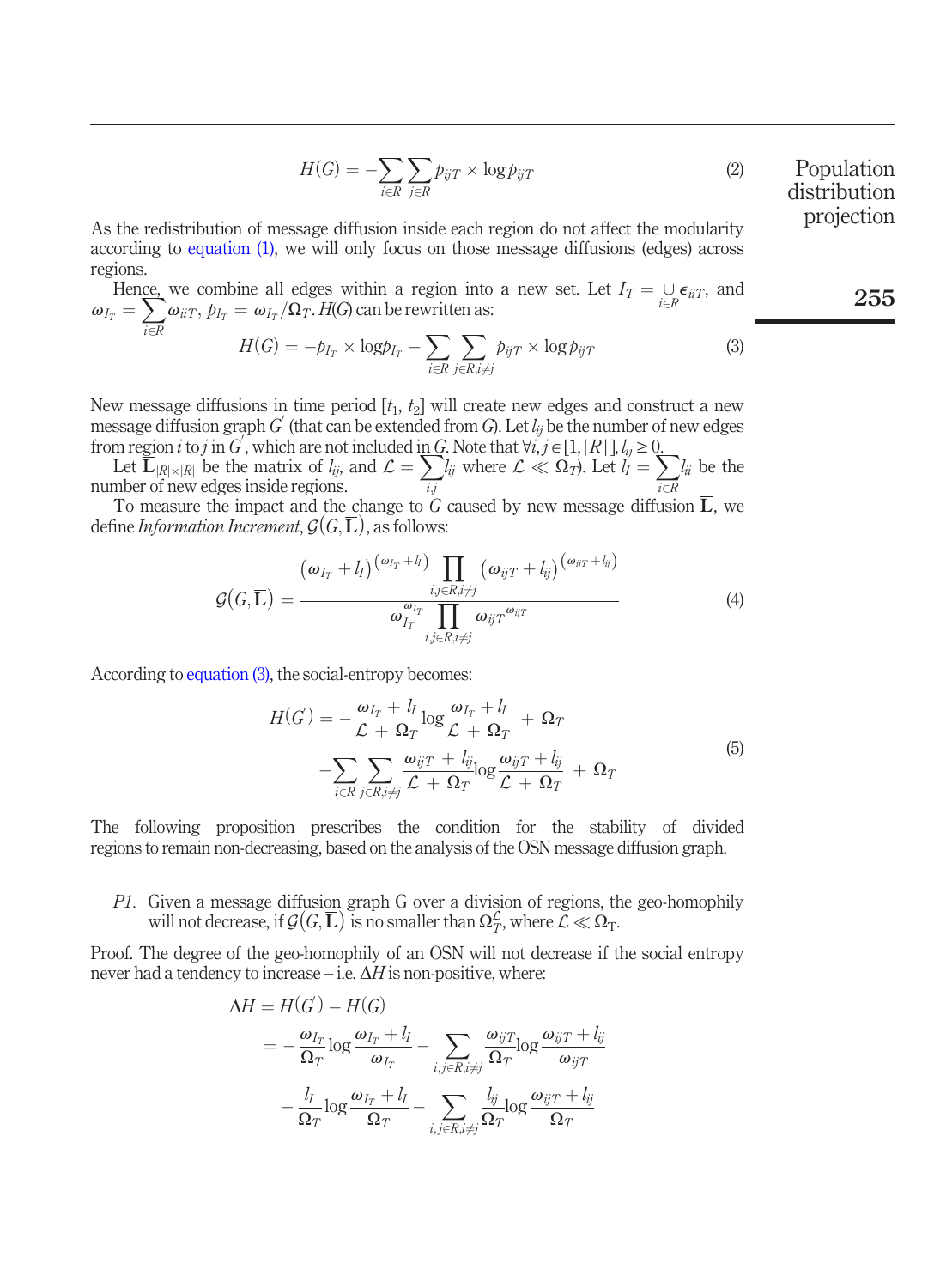That is:

$$
\Delta H = \frac{1}{\Omega_T} \left( \log \Omega_T^{\mathcal{L}} - \log \mathcal{G}(G, \overline{\mathbf{L}}) \right)
$$
(6)

Then we can substitute  $\mathcal{G}(G,\overline{L}) \geq \Omega_T^{\mathcal{L}}$  into equation (6) and we could conclude with this proposition. proposition.  $\Box$ 

#### 4. Population distribution projection

Given a division of regions, the geo-homophily is an indicator of the similarity between the structure of the OSN message diffusion graph and that of the division. The stronger geo-homophily an OSN has, more in-region communications occur between friends in the same region rather than across-region communications. Whenever a new user joins the OSN, he/she is highly likely to be distributed to the region where most of his/her friends reside. This is similar to the Chinese restaurant process (one representation of DP), which describes how guests are assigned to different tables in the restaurant according to the existing guest distribution.

In this section, we present a Bayesian nonparametric model based on the DP, which predicts how users in a OSN with strong geo-homophily are distributed over a given division of regions. In contrast, the weak geo-homophily in the OSN over given regions fails to establish the link between OSN message diffusion and the user distribution, which leads to a low prediction accuracy.

#### 4.1 User distribution model

We propose a user distribution model (UDM) on basis of the Dirichlet process mixture (DPM) model for learning the hyper-parameters of the gathering mode, which is defined as a distribution of a random probability measure  $u$ . A UDM has two parameters: base distribution  $u_0$  which is considered as the mean of DP and the scale parameter  $\alpha$  which is like an inverse-variance of the DP. Then we have:

$$
\mathcal{U} \sim \text{UDM}(\alpha, \mathcal{U}_0)
$$

representing a draw of a random probability measure  $u$  over a given parameter space U from the corresponding DP. For every user  $u \in V$ , we can draw a relevant  $\theta_u$  from u. Here,  $\alpha$ affects the probability that  $\theta_u = \theta_v$ ,  $u \neq v$ . Thus, sampling from UDM is executed by the following generative process:

$$
\mathcal{U} \sim \text{UDM}(\alpha, \mathcal{U}_0)
$$
  
\n
$$
\theta_u \sim \mathcal{U}
$$
  
\n
$$
r_u \sim F(\theta_u)
$$

where F is the likelihood function determining which region user  $u$  belongs to. Due to the cluster property, the number of distinct  $\theta$ 's would be exactly  $|R|$ , far less than  $|V|$ . Let  $\tilde{\theta}_r, r \in R$  be the non-redundant hyper-parameters.

We have *u* in |R| dimensions where 
$$
\sum_{r \in R} \alpha_r = \alpha
$$
, i.e.:  
 $U \sim \text{Dir}(\{\alpha_r\}_{r \in R})$ 

256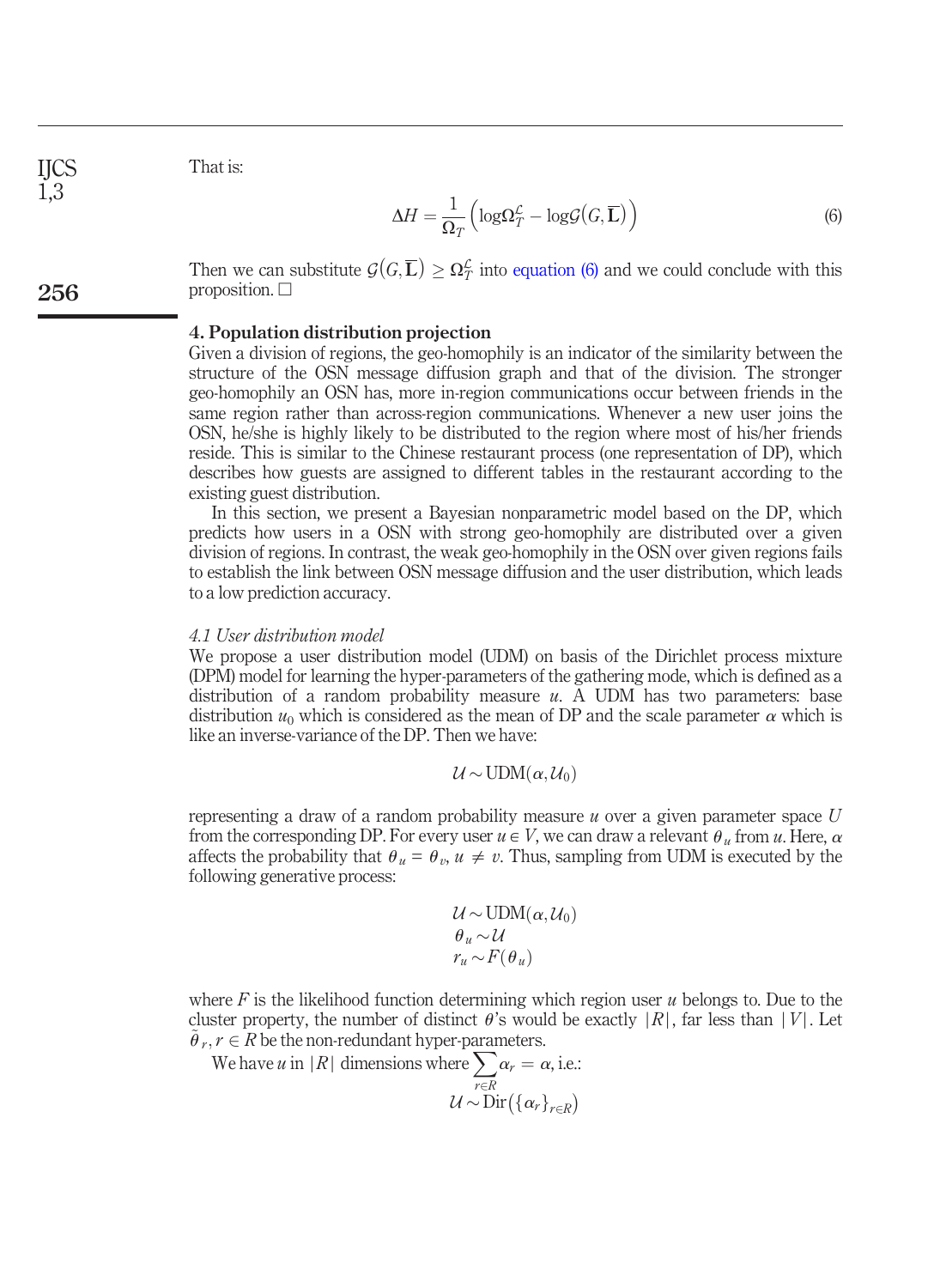Define  $n_r$  be the amount of  $r_u$  that equals to r for every user u, and we can deduce the posterior distribution as:

n as:  
\n
$$
P\left(\{\tilde{\theta}_r\}_{r\in R}|\{n_r\}_{r\in R}\right)
$$
\n
$$
\propto \text{Mult}\left(\{n_r\}_{r\in R}|\{\tilde{\theta}_r\}_{r\in R}\right) \text{Dir}\left(\{\tilde{\theta}_r\}_{r\in R}|\{\alpha_r\}_{r\in R}\right)
$$
\n
$$
\propto \prod_{r\in R} \tilde{\theta}_r^{\alpha_r-1} \frac{\Gamma\left(\sum_{r\in R} \alpha_r\right)}{\prod_{r\in R} \Gamma(\alpha_r)} \prod_{r\in R} \tilde{\theta}_r^{n_r}
$$
\n
$$
\propto \prod_{r\in R} \tilde{\theta}_r^{\alpha_r-1} \prod_{r\in R} \tilde{\theta}_r^{n_r} = \prod_{r\in R} \tilde{\theta}_r^{n_r+ \alpha_r-1}
$$
\n
$$
= \text{Dir}\left(\{\tilde{\theta}_r\}_{r\in R}|\{\alpha_r+n_r\}_{r\in R}\right)
$$

Population

Thus, the marginal probability would be:

$$
P(\lbrace n_r \rbrace_{r \in R})
$$
\n
$$
= \int_{\lbrace \tilde{\theta}_r \rbrace_{r \in R}} P(\lbrace \tilde{\theta}_r \rbrace_{r \in R} | \lbrace n_r \rbrace_{r \in R})
$$
\n
$$
= \frac{\Gamma\left(\sum_{r \in R} \alpha_r\right)}{\prod_{r \in R} \Gamma(\alpha_r)} \int_{\lbrace \tilde{\theta}_r \rbrace_{r \in R} r \in R} \tilde{\theta}_r^{n_r + \alpha_r - 1}
$$
\n
$$
= \frac{\Gamma\left(\sum_{r \in R} \alpha_r\right)}{\prod_{r \in R} \Gamma(\alpha_r)} \frac{\prod_{r \in R} \Gamma(\alpha_r + n_r)}{\Gamma(|V| + \sum_{r \in R} \alpha_r)}
$$

According to the Bayesian theory, for user  $u \notin V$ , the predictive distribution becomes:

$$
P(r_u = r | \{r_v\}_{v \in V}) = \frac{P(r_u = r, \{r_v\}_{v \in V})}{P(\{r_v\}_{v \in V})}
$$
  
= 
$$
\frac{P(\{n_r + 1\} \cup \{n_{r'}\}_{r' \in R, r' \neq r})}{P(\{n_{r'}\}_{r' \in R})}
$$
  
= 
$$
\frac{\Gamma\left(|V| + \sum_{r \in R} \alpha_r\right)}{\Gamma\left(|V| + 1 + \sum_{r \in R} \alpha_r\right)} \frac{\Gamma(\alpha_r + n_r + 1)}{\Gamma(\alpha_r + n_r)}
$$
  
= 
$$
\frac{n_r + \alpha_r}{|V| + \sum_{r \in R} \alpha_r}
$$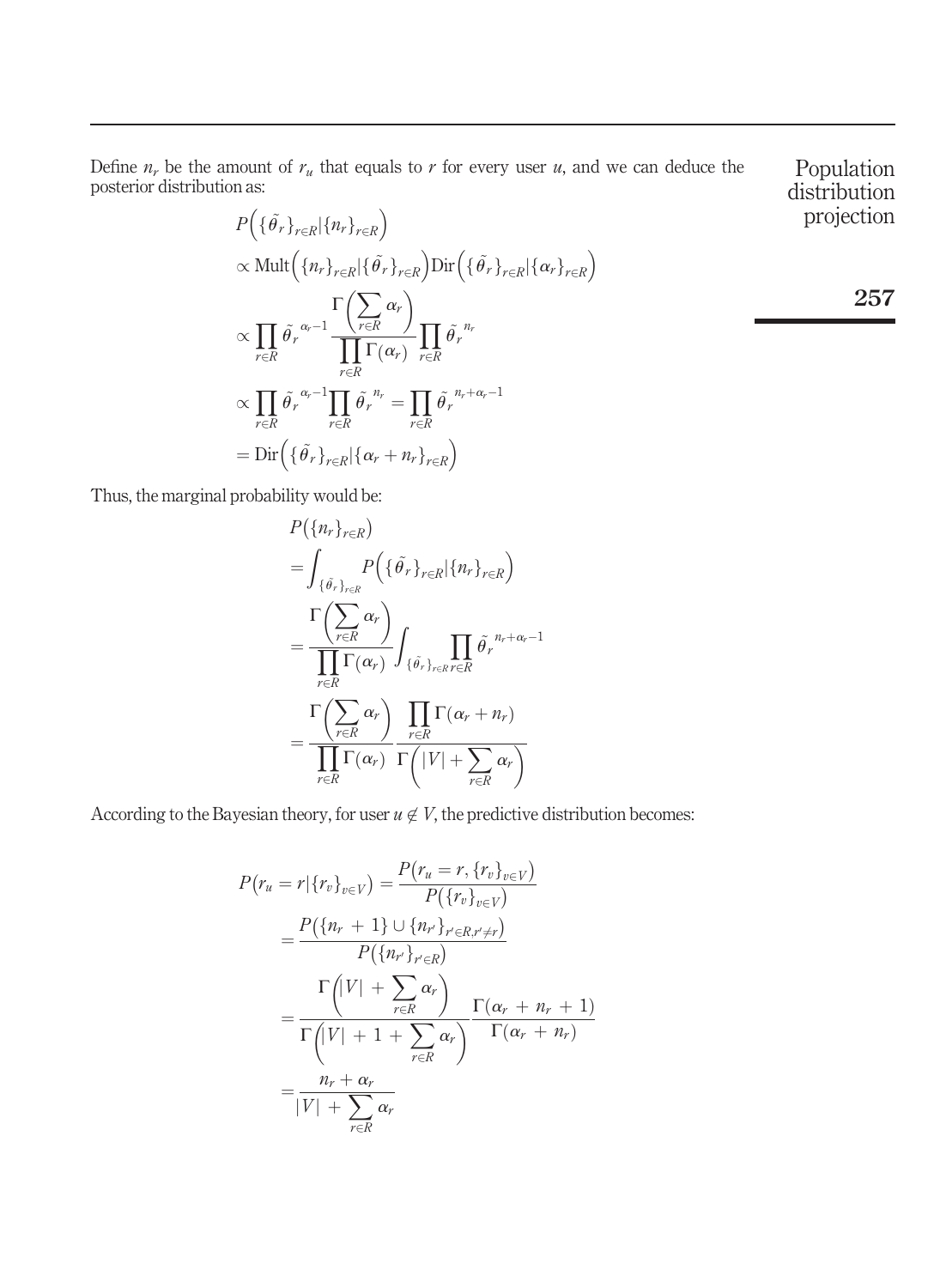4.2 A special case of Chinese restaurant process The process of distributing users over multiple regions is a special case of Chinese restaurant process [\(Aldous, 1993](#page-18-7)), given that  $|R|$  is finite. Whenever a new user joins the OSN, he/she needs to choose a region to stay, by considering the distribution of his/her friends in the given regions: IJCS 1,3

- When the OSN has a strong geo-homophily over the regions, people prefer to communicate and stay with their friends in the same region.
- When the OSN owns a weak geo-homophily, users may communicate with online friends in a region but stay with offline acquaintances in another different region.

4.2.1 Parameters in the view of stick-breaking representation. Although  $n_r$ 's are statistic variables that can be obtained directly, the scale parameters are not easy to compute. To avoid manual assignment of  $\alpha_r$ , we change our view of the problem to be an equivalent one, i.e the stick-breaking representation.

The posterior distribution of u over  $\tilde{\theta}$  is deduced as:

$$
P\left(\mathcal{U}|\{\tilde{\theta}_r\}_{r \in R}\right) \n\propto P\left(\{\tilde{\theta}_r\}_{r \in R}|\mathcal{U}\right)P(\mathcal{U}) = \mathcal{U}P(\mathcal{U})
$$

So we have:

258

$$
U | \{\tilde{\theta}_r\}_{r \in R} \sim \text{UPM}\left(\alpha + 1, \frac{\alpha U_0 + \delta_{\tilde{\theta}}}{\alpha + 1}\right)
$$

where  $\delta \tilde{\theta}$  is a probability measure concentrated at  $\tilde{\theta}$ .

Consider a partition  $(\theta', U \setminus \theta')$ , we have:

$$
\left(U(\theta'), U(U \setminus \theta')\right) \sim \text{Dir}\left((\alpha+1)\frac{\alpha U_0 + \delta_{\tilde{\theta}'}}{\alpha+1}(\theta'), (\alpha+1)\frac{\alpha U_0 + \delta_{\tilde{\theta}'} }{\alpha+1}(U \setminus \theta')\right) = \text{Beta}(1, \alpha)
$$

Serialize each region from 1 to  $|R|$ , and the stick-breaking procedure is then deduced by:

$$
\mathcal{U} \sim \text{UPM}(\alpha, \mathcal{U}_0)
$$
  
=  $\beta_1 \delta_{\tilde{\theta}_1} + (1 - \beta_1) \mathcal{U}_1$   
=  $\dots \dots \dots$   
=  $\sum_{i=1}^{N} \pi_i \delta_{\tilde{\theta}_i}$ 

where  $\beta_i$  ~ Beta (1, $\alpha$ ) for  $i \neq |R|$  and  $\beta_{|R|} = 1$ , whereas:

$$
\pi_i = \left(1 - \sum_{j=1}^{i-1} \pi_j\right) \beta_i
$$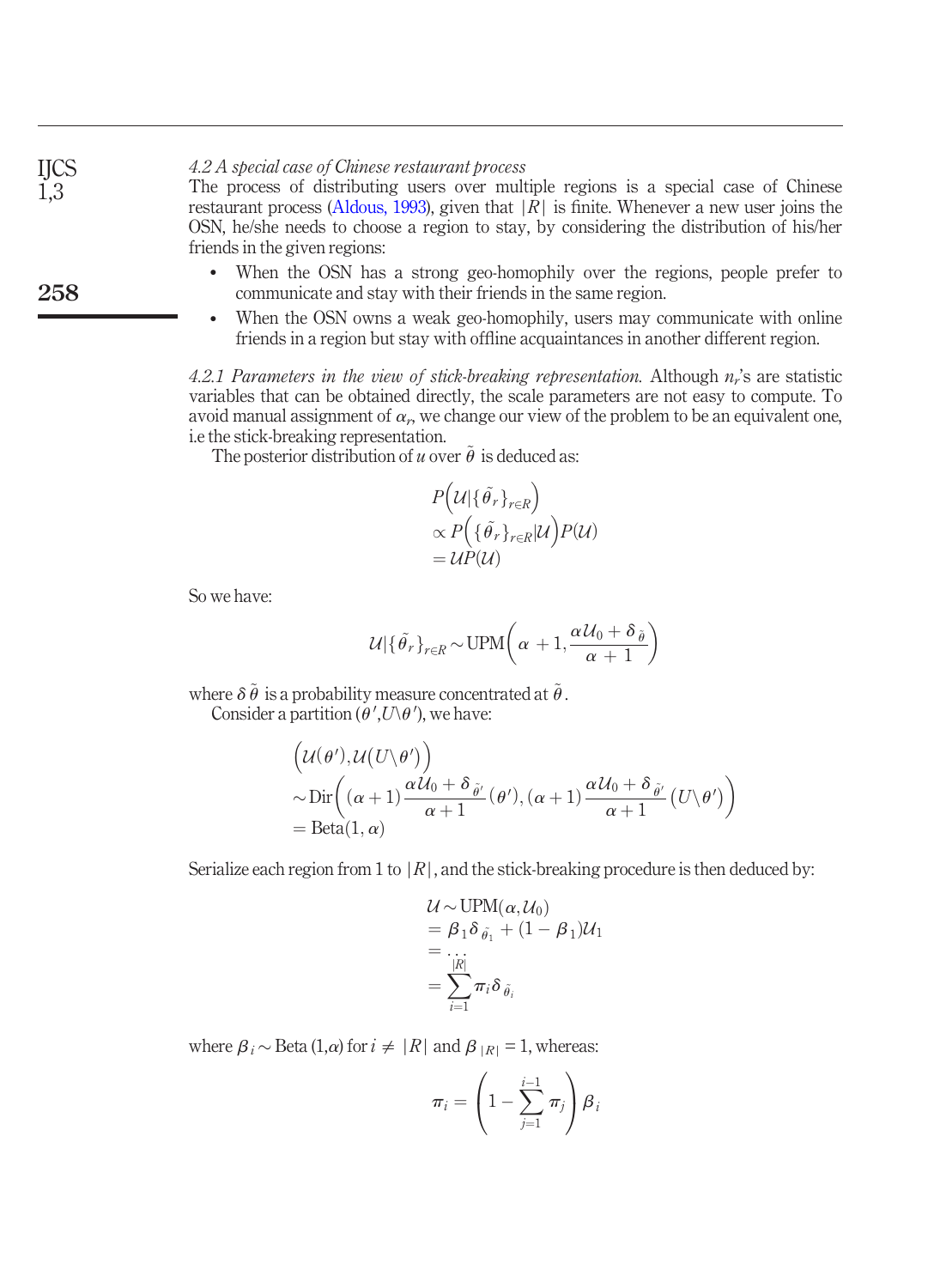The posterior distribution of  $\beta_i$  satisfies

$$
p(\beta_r | \{n_{r'}\}_{r' \in R}, \alpha) \propto p(n_r, |V| | \beta_r) p(\beta_r | \alpha)
$$

## 5. Floating population inference

In the physical world, people may move across regions periodically or temporally, thereby greatly influencing the geo-homophily of the OSN they use. In general, there are two important regions for every person, that is, the *home* region denoted as  $\mathcal{H}$ , and the *remote* region denoted as ? (e.g. the work place). According to the previous study ([Cho](#page-18-3) et al[., 2011\)](#page-18-3), most of the message diffusions usually occur in or between these two regions (e.g. an OSN user in the remote region contacts his families at home region or his colleagues at the same remote region). With these observations, we leverage the geoattributes of message diffusions between the sender and receiver to infer the distribution of FP.

## 5.1 Distribution of message diffusions

We use a tetrad  $S = (C, \mathbb{Q}, \lambda, \chi)$  to represent the state of the message diffusion graph. Consider a state when the population distribution is captured as  $\mathbb{C} = \{c_i\}_{i \in R}$ , where  $c_i$ represents the proportion of the population of region  $i$ .

Denote the real population distribution as  $\mathbb{Q} = \{q_{ij}\}_{i,j \in R}$ , where  $q_{ij}$  means the proportion of people whose remote region is region  $j$ , whereas their home region is region  $i$ . We have  $c_i = \sum_{i \in R} q_{ji}...$  Let  $\sigma_{ij}$  be the proportion of users in j with home region i, i.e.  $\sigma_{ij} = \frac{q_{ij}}{c_j}$ . Similar to

 $j\in R\atop\text{UDM, }\sigma_{ij}$ 's in a specific region can also be generated from a DP.

Given a sender region, the amount of region-to-region communication is proportional to the population of the receiver region. Then for every receiver region  $r$ , we have:

> $P(r|r_{\mathcal{H}},r_{\mathcal{W}})$  $\lambda + (1 - \lambda - \chi)c_r$   $r = r_{\mathcal{H}}, r_{\mathcal{H}} \neq r_{\mathcal{W}}$  $\chi + (1 - \lambda - \chi)c_r$   $r = r_W, r_H \neq r_W$  $\lambda + \chi + (1 - \lambda - \chi)c_r$   $r = r_{\mathcal{H}} = r_{\mathcal{W}}$  $(1 - \lambda - \chi)c_r$  otherwise  $\sqrt{2}$  $\int$  $\overline{\mathcal{L}}$

where  $\lambda$  is the proportion of communications with the home region, and  $\chi$  is the proportion of communications with the remote region.

State difference. Define a baseline state  $S' = (\mathbb{C}', \mathbb{Q}', \lambda, \chi)$ ,  $\mathbb{C}' = \{c'_i\}_{i \in \mathbb{R}}$ , where all people stay at their home regions, i.e.  $\forall i, j \in R, i \neq j$ , the corresponding  $\sigma'_{ij} = 0$ . Consider the difference between an arbitrary state  $S$  and the baseline state, named as state  $difference \Delta S$ .

P2. The state difference follows a superposition of a uniform distribution and a Dirichlet distribution. Proof. The proportion of messages from  $r_2$  to  $r_\tau$  should be:

Population distribution projection

259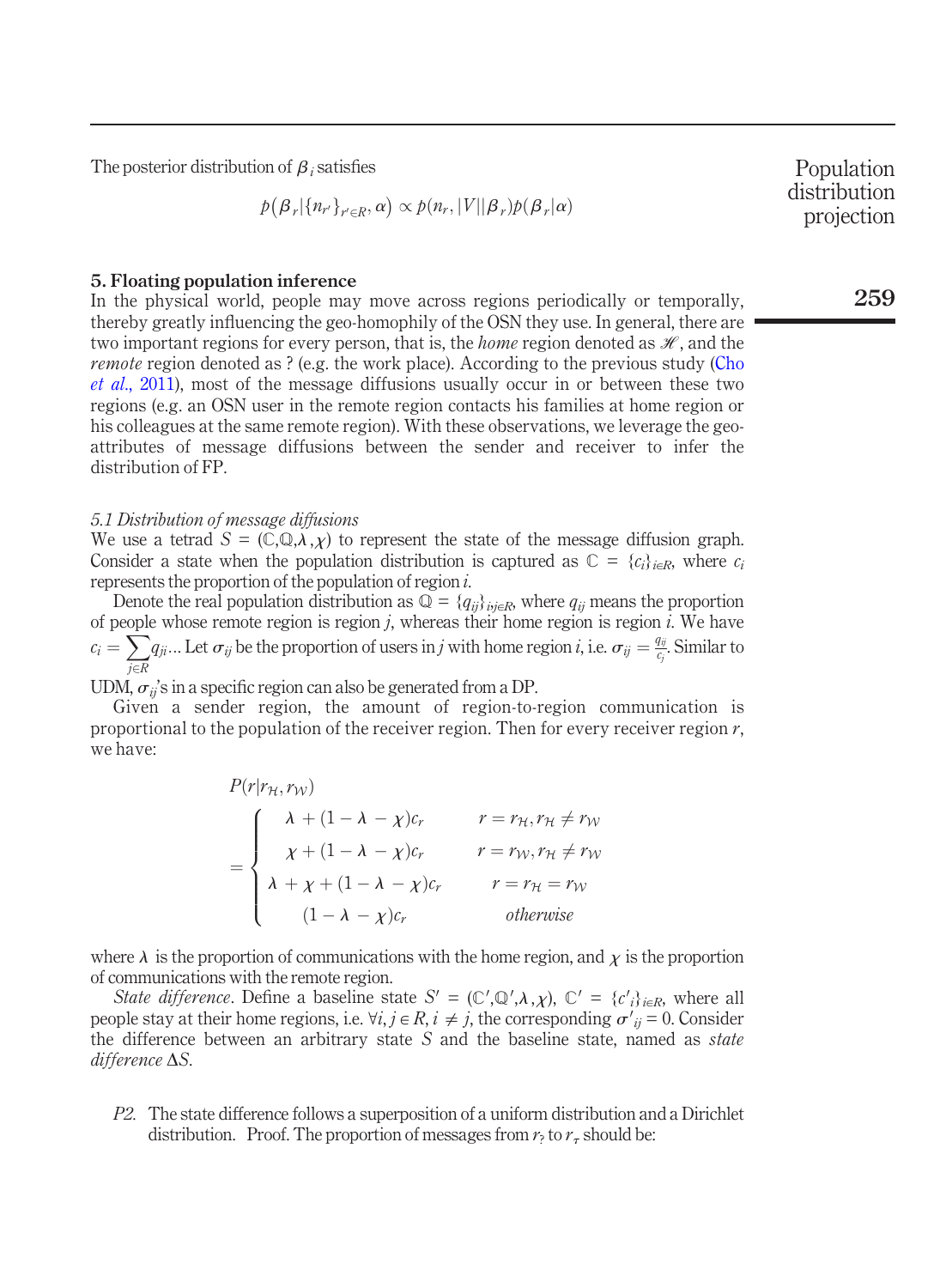$$
\underset{1,3}{\text{IJCS}}
$$

$$
P_S(r_T = j | r_O = i)
$$
  
= 
$$
\sum_{r_H \in R} P(j | r_H, r_W = i) \sigma_{r_H i}
$$
  
= 
$$
(1 - \lambda - \chi)c_j + \lambda \sigma_{ji} + [j = i] \chi \sigma_{ii}
$$

260

Therefore, we can deduce that:

$$
P_{\Delta S}(r_T = j|r_{\mathcal{O}} = i)
$$
  
=  $P_S(r_T = j|r_{\mathcal{O}} = i) - P_{S'}(r_T = j|r_{\mathcal{O}} = i)$   
= 
$$
\begin{cases} (1 - \lambda - \chi)(c_j - c_{j'}) + \lambda \sigma_{ji} & i \neq j \\ (1 - \lambda - \chi)(c_j - c'_{j}) + (\lambda + \chi)(\sigma_{ii} - 1) & i = j \end{cases}
$$
(7)

which is a constant plus a variable generated from DP. It indicates that the state difference follows a superposition of a uniform distribution and a Dirichlet distribution.

This proposition enlightens us to infer FP by methods of divide and conquer. The state difference reduces the weight of the uniform distribution component.

### 5.2 Export message pattern

Similar to UDM, we can extract the distribution of messages diffused to remote regions, and we use a Hierarchy DP to find the distribution, which is named as the export message pattern (EMP). For every region i, denote  $\sigma_i$  as  $\{\sigma_{ii}\}_{i \neq j}$ , following:

$$
B_0 \sim DP(\tau', B')
$$
  
\n
$$
B_i \sim DP(\tau_i, B_0)
$$
  
\n
$$
\eta_i \sim B_i
$$
  
\n
$$
\sigma_i \sim F(\eta_i)
$$

where  $\eta_i$  is the hyper-parameters,  $\tau_i$  and  $\tau'$  is the corresponding scale parameter and B' is the base distribution. Consider the differential export message:

$$
\mathbf{d_i} = \{d_{ij} = P_{\Delta S}(j|i) - (1 - \lambda - \chi)\Big(c_j - c'_j\Big)\}_{i \neq j}
$$

which satisfies that:

$$
\mathbf{d_i}/\lambda \sim F(\eta_i)
$$

Given  $\mathbf{d_i}$ , Gibbs Sampling can be used to decide what  $\sigma_i$  should be.

#### 5.3 Self message pattern

The DPM can also explain the distribution of messages diffused inside each region, which is named as self message pattern (SMP). According to equation (7), it is not wise to gather  $\sigma_{ii}$  Vi $\in$ R. Instead, we should concern  ${\{\sigma_{0i} = 1-\sigma_{ii}\}}_{i\in \mathbb{R}}$  and denote it as  $\sigma_0$ . We are able to find a scale parameter  $\tau_0$  and base distribution $I_0$  such that: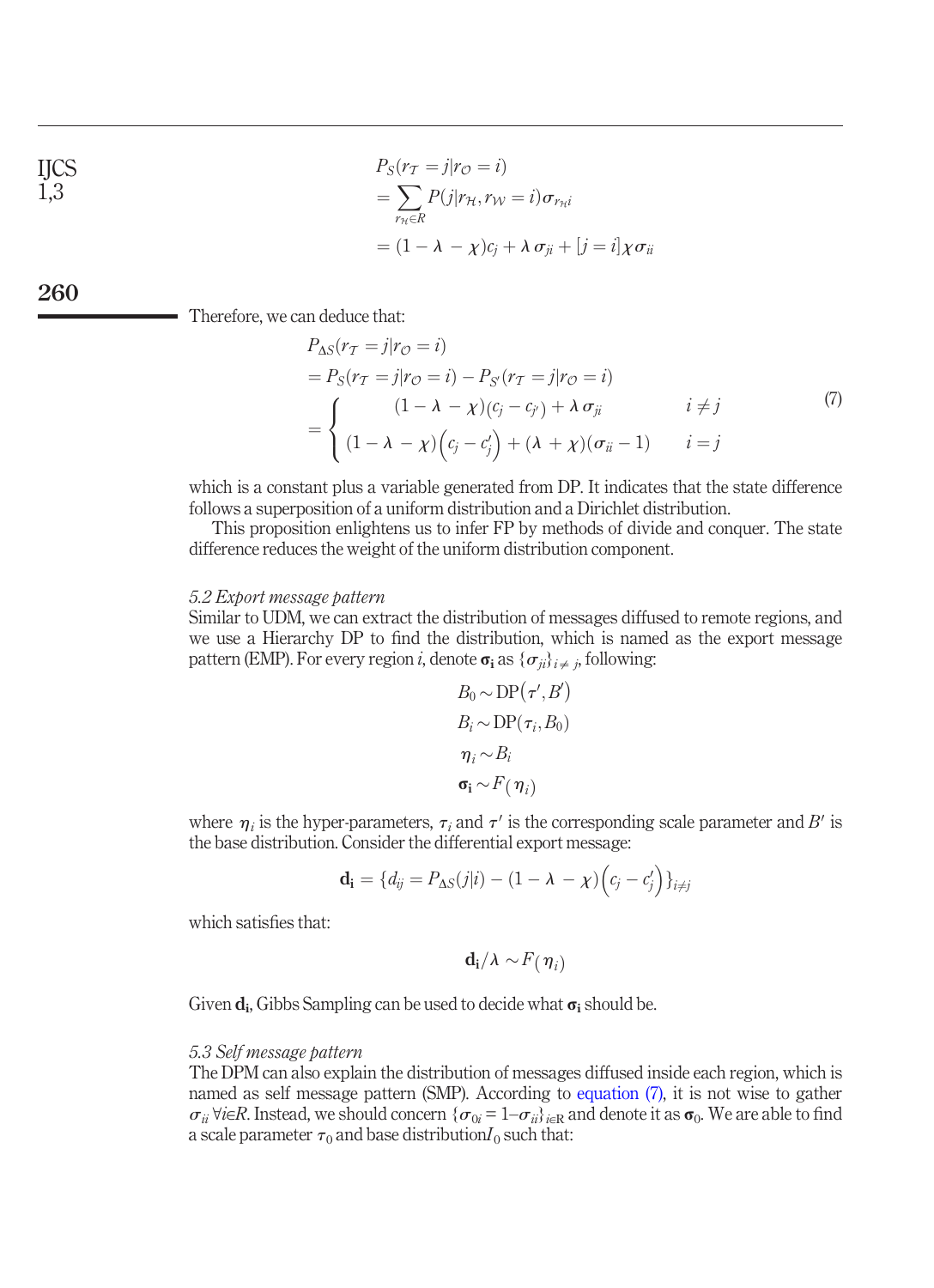| $I \sim DP(\tau_0, I_0)$  | Population   |
|---------------------------|--------------|
| $\eta_0 \sim l$           | distribution |
| $\sigma_0 \sim F(\eta_0)$ | projection   |
|                           |              |

Because we have access to:

$$
\mathbf{d_0} = \{d_{0i} = (1 - \lambda - \chi)(c_i - c'_i) - P_{\Delta S}(i|i)\}\
$$

following  $d_0/(\lambda + \chi) \sim F(\eta_0)$ , the model can be solved by Gibbs sampling according to the posterior distribution and the restriction holding  $\sum_i \sigma_{ji} = 1.$ 

j

## 5.4 Floating population inference model

Finally, we combine UDM, EMP and SMP as a floating population inference model (FPIM). The UDM provides the population distribution across regions, whereas EMP and SMP compute the specific allocation inside each region. The model structure is shown in [Figure 2](#page-12-0).

## 6. Evaluation

In this section, we validate the geo-homophily over two real-world OSN data sets that have geo attributes of users and evaluate the performance of proposed UDM and FPIM models.

#### 6.1 Data sets

We use data sets of two OSNs: Gowalla data set and WeChat Moment data set. The former one covers most of western countries, whereas the latter covers the China mainland (where Internet censorship is enforced and people have restricted access to popular OSN sites/apps like Facebook).

"Gowalla" (Cho *et al.*, 2011) is a typical LBSN where users share their locations by "checking-in". The information regarding friend relationship was collected using their public API, which consists of 196,591 nodes and 950,327 edges. The edges can be seen as undirected. This Gowalla data set collects a total of 6,442,890 check-ins of these users over the time period from February 2009 to October 2010.

"WeChat Moments (WM)" ([Schiavenza, 2013\)](#page-19-15) is the social network of a mobile messaging app (Wechat) popular in China, where the contents shared over WM are HTML5 pages



<span id="page-12-0"></span>Figure 2. The FPIM has three parts, namely, UDM, EMP, SMP from left to right

261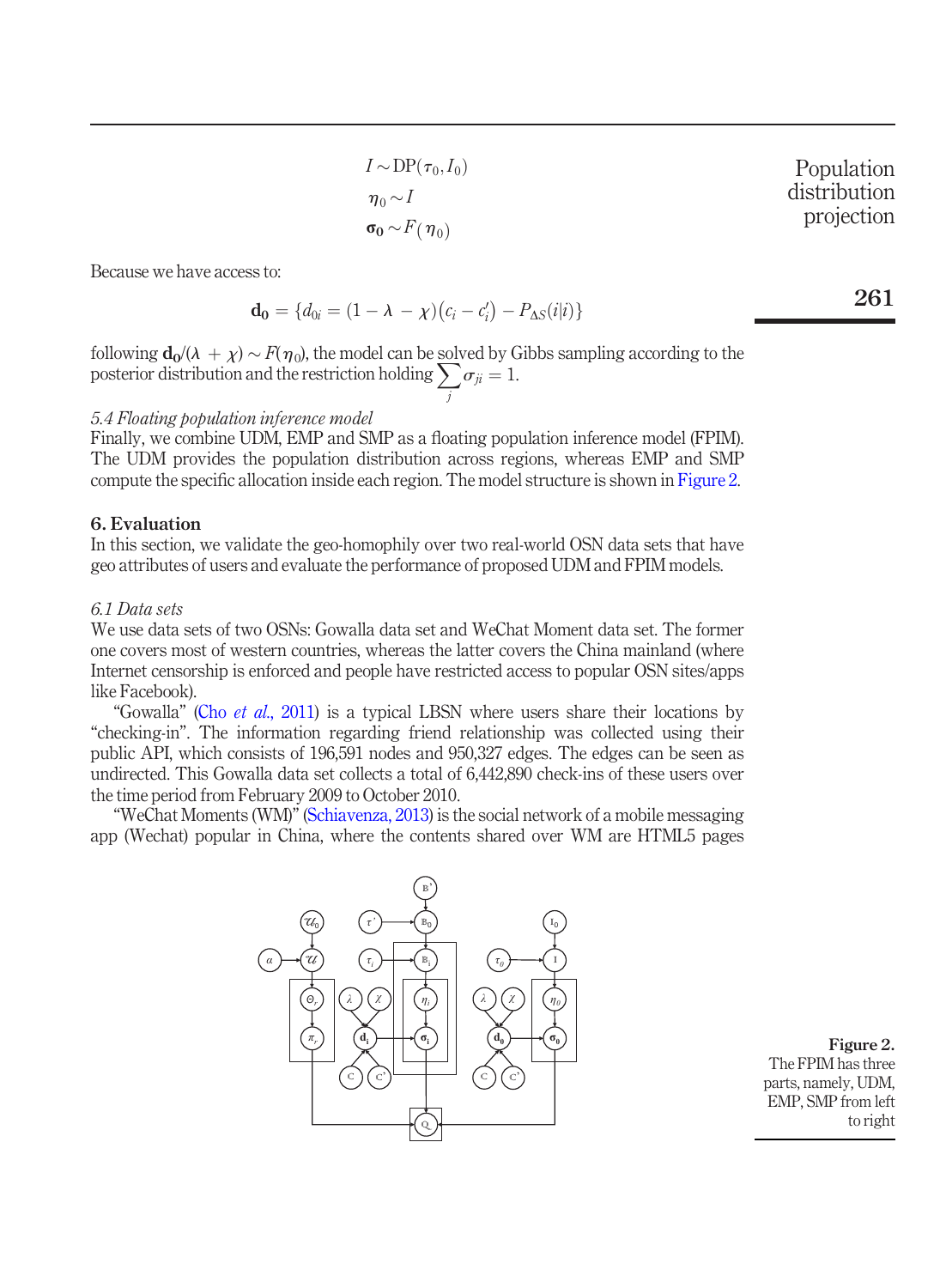(Zhang et al[., 2016](#page-19-16)). This WM data set contains  $137,509,889$  users with  $1,671,692,424$ retweeting/forwarding records of 329,465 pages from January 14, 2016 to February 27, 2016, telling us when, where, from whom a page is re-tweeted; how many pages a user reads; and whether one has re-tweeted a page. WM can only be used on mobile devices, and the user location can be inferred from the IP address. The period of data covers Spring Festival, a traditional festival in China when most of Chinese people migrate back to their home province from the work place.

Note that although the number of users of each data set is much less than the population of a country, it is sufficiently large to derive the proportion of OSN user distribution, as well as the population distribution over geographical regions, which helps us determine how a new OSN user is distributed or how FP varies across regions.

## 6.2 Geo-homophily of online social networks

As mentioned in Section 3, we can divide users of an OSN into a division of regions, according to users' geo attributes.

# 6.2.1 Geo-homophily of WeChat

6.2.1.1 Message diffusion in China. The WM data set records the page re-tweeting in 34 provinces in China, and we use these provinces as the geographical regions in this experiment. Every user in WM should have viewed a collection of pages, and each page view's IP address corresponds to a province, among which the most frequently recorded one is set as the province where the user is located. We analyze the message diffusion process in two time periods:

- (1) Before Spring Festival, we monitor the message diffusion from January 14 to January 31, 2016, which are pre-holiday working and weekend days.
- (2) On the Spring Festival day, most people stay at home, and hence the structure of the message diffusion graph would be different.

6.2.1.2 Results for pre-holidays. The modularity in the pre-holidays is approximately 0.49. [Figure 3\(a\)](#page-13-0) shows the volume of message diffusion inside each province and that between



<span id="page-13-0"></span>Notes: (a) Before Spring Festival; (b) on the Spring Festival day; (c) baseline network

262

IJCS  $1.3$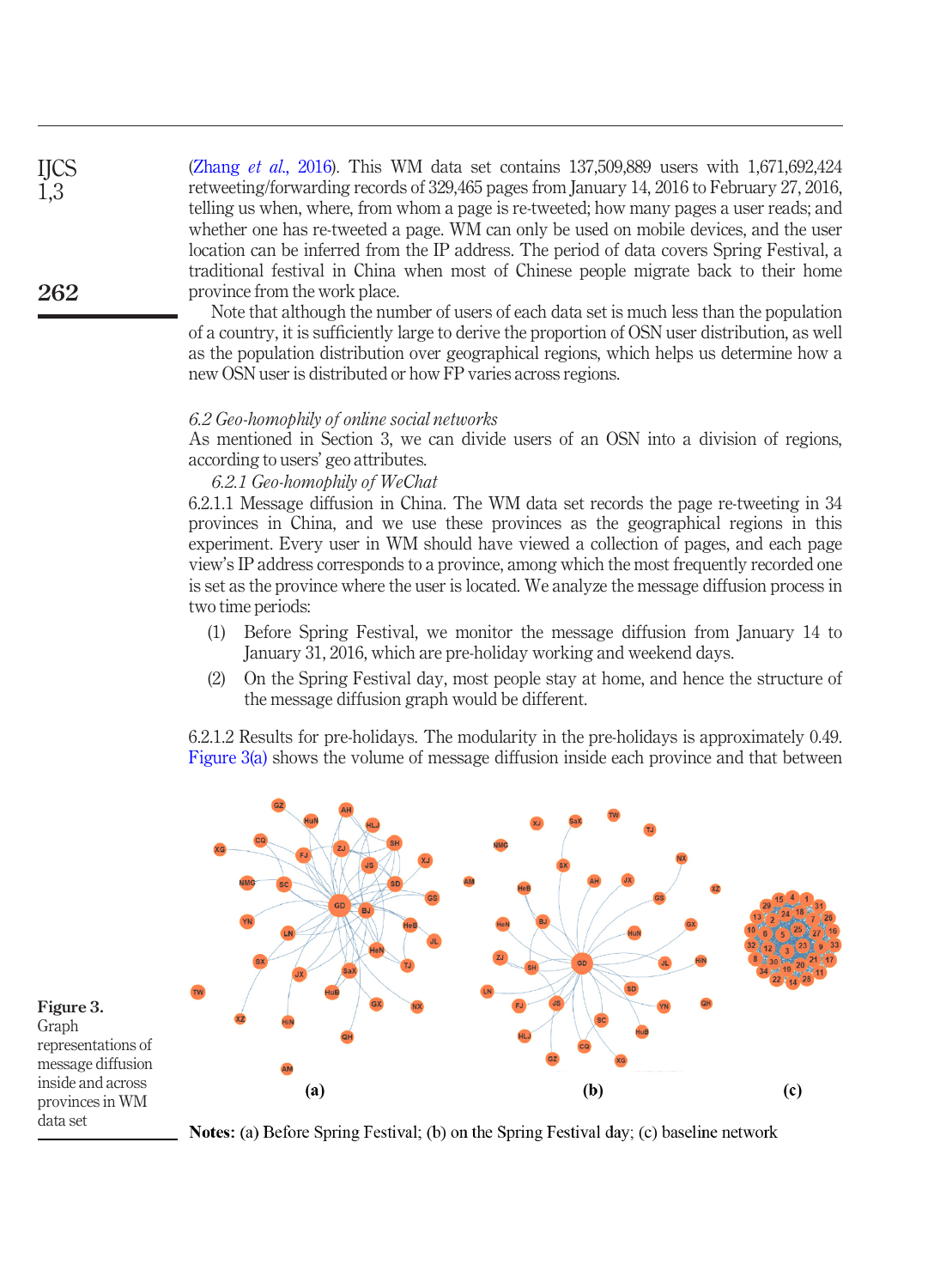every pair of provinces of China, where the amount of message diffusion inside a province is proportional to the size of the corresponding circle, and the amount between provinces are represented by the length of arcs:

- The larger size an orange circle has, more friend relationships between two people exist inside the province labeled in the circle.
- The shorter a blue arc is, more friend relationships exist between people in two different provinces whose corresponding circles are connected by the arc.
- For a province whose corresponding circle have no arc connected, only a very small number of friend relationships exist between this province and another different one, and the resulting arc could be very long in proportion to the length of other arcs, and thus we skip plotting such very-long arcs in the figure.

The results indicate that most of the diffusions occur inside provinces, so the arcs are relatively sparse. In particular, there lies no arc between some pairs of circles in this figure, which does not mean that there is no message diffusion between the corresponding two provinces but implies that the message diffusion between them is much weaker than that between those pairs of circles having arcs. For example, there were only hundreds of message diffusions between Tibet and Taiwan in the data set; in contrast, several millions of message diffusions occur between Beijing and Guangdong. This can be explained by the fact that those provinces are at distant locations, or they have little communication with most provinces in China mainland.

6.2.1.3 Results on holiday. On the Spring Festival holiday, most people stay with their families in their home province. The graph structure changes, as most of the messages are sent for appointments and greetings, and these diffusions mainly took place between friends in the same vicinity. Thus, the proportion of the diffusion inside regions increases, leading to a modularity of 0.53. The graph structure is illustrated in [Figure 3\(b\)](#page-13-0), where some inter-province arcs disappear.

6.2.1.4 Results for the baseline graph. However, results become quite different if we use the baseline graph where edges of diffusion graph during pre-holidays were placed at random ([Newman, 2004\)](#page-19-14). Then we obtain a chaotic segregation with the modularity of  $-0.05$ , which can hardly be said to have any geo-homophily. The amount of message diffusions inside and across these regions are shown in [Figure 3\(c\)](#page-13-0). Compared to [Figure 3\(a\)](#page-13-0), under the same scale of plotting, the distribution of circles representing regions are very dense and most of circles' sizes are similarly small.

6.2.2 Geo-homophily of Gowalla. The Gowalla data set provides latitudes and longitudes of check-ins, involving the users as well as the friend relationship among them. Over 80 per cent of the users are Americans or Europeans. Here, we use 50 states and a federal district of USA as the geographical communities. Because we find that the distribution of check-ins within the USA is approximately proportional to each state's population[\[1](#page-18-8)], we conclude that there lies a certain degree of geo-homophily in Gowalla data set, and the corresponding modularity is 0.34.

#### 6.3 Stability of divided regions

When considering the diffusion of a single page, we find that it will be reposted many times in the home region of the sender, whereas it may be sent to only a few non-home regions – those diffusions across regions only take up a small part. For example, we illustrate the distribution of views to a popular page with approximately one million views in [Figure 4](#page-15-0), where the page is originally sent from the region of Beijing.

Recall that we propose Information Increment to measure the change of geo-homophily between two time points in Section 3.2. To test its impact, we simulate eight instances of message diffusions and add them sequentially to the message diffusion graph at the end of Jan.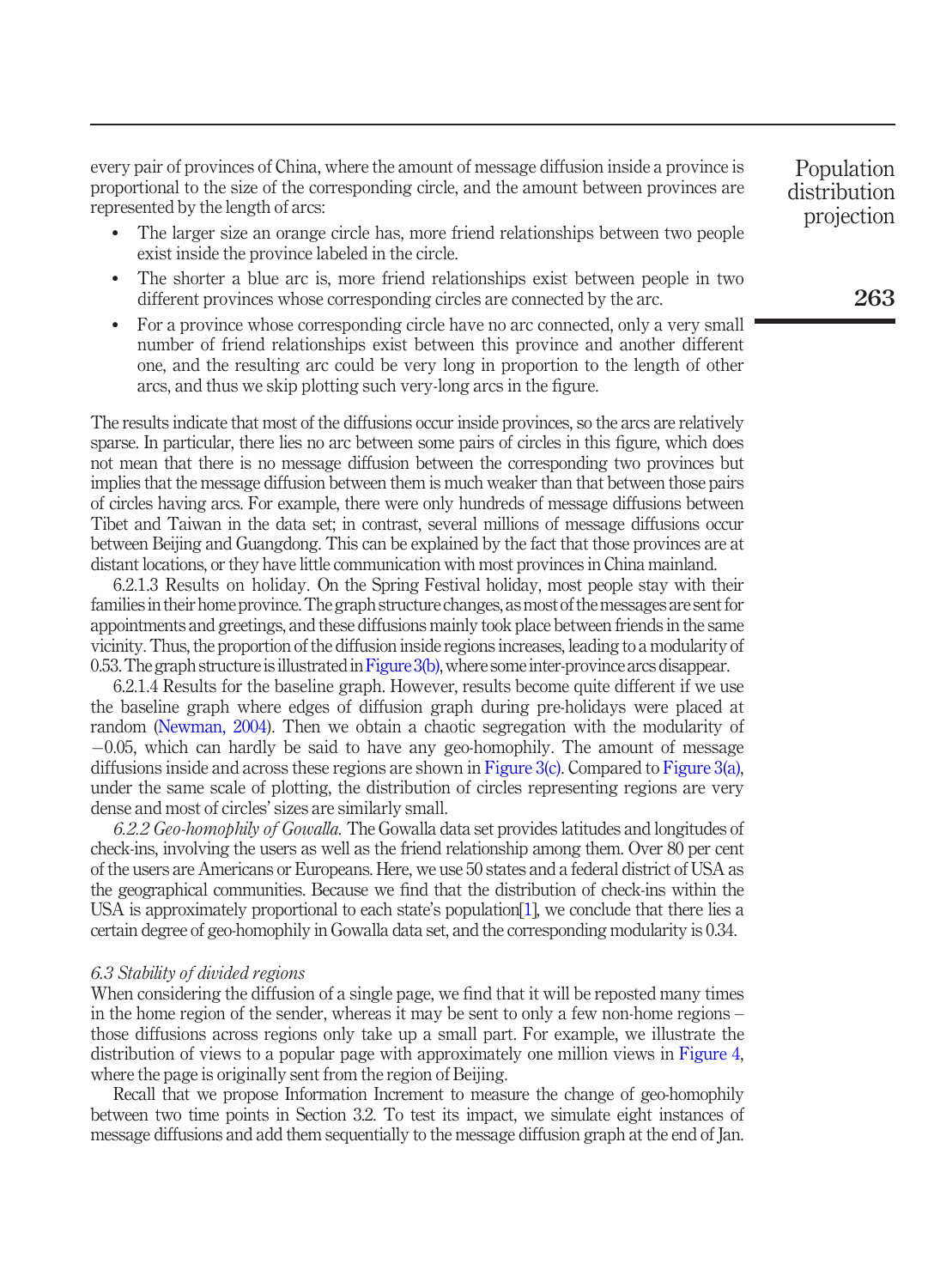

<span id="page-15-0"></span>31 of the WM data set. For each simulated message diffusion, first we construct a Dirichlet distribution according to the previously formed message distribution by randomly selecting a province among 34 provinces as the sender region, from which we can obtain a multinomial distribution. One million retransmissions are then sampled through the multinomial distribution. The experimental results are shown in [Figure 5](#page-15-1), where the geo-homophily will not decrease when  $\mathcal{G}(G,\overline{L}) \geq \Omega_T^2$  and vice versa. This implies that the stability will not decrease<br>when the previously mentioned condition is satisfied which is consistent with Proposition 1 when the previously mentioned condition is satisfied, which is consistent with Proposition 1.

## 6.4 Performance of user distribution model

Given the order of users' joining the OSN and their home regions, we are able to train the UDM. We evaluate the performance of UDM on WM and Gowalla data sets, respectively. On WM data set, we monitor the order of 30 million users' joining the OSN and then predict the distribution of the next 10 million users, which are tested by 10 experiment runs (each run contains one million users).

<span id="page-15-1"></span>

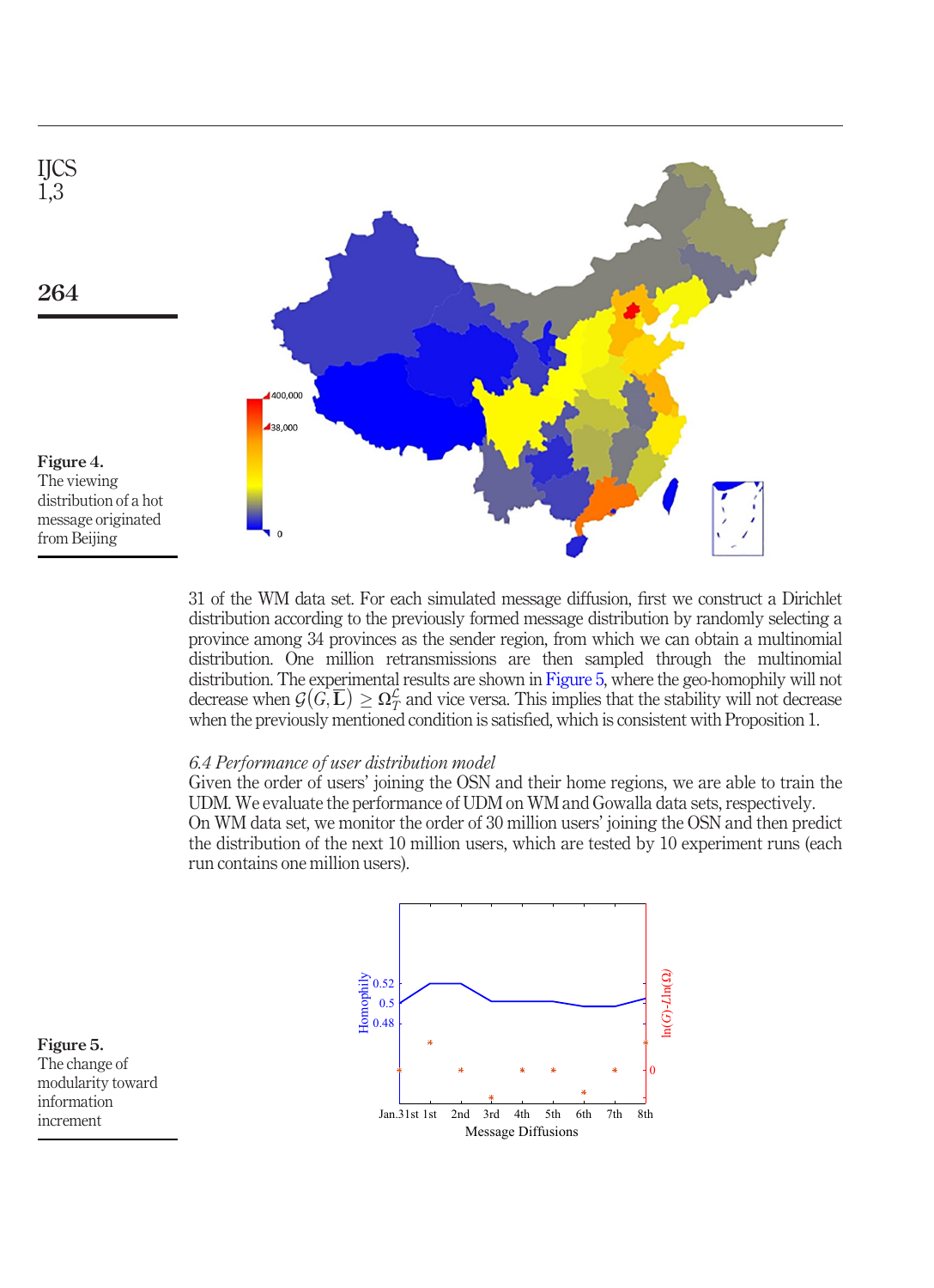As for Gowalla, we choose the group of first 100,000 users that have mostly checked in USA to be the training set, and use a group of 28,000 users as the testing set, which are tested by ten experiment runs as well.

Because we know the exact proportion of each region in the data set, we use histogram intersection (HI) to measure the prediction accuracy, which ranges between 0 and 1. Besides, we compare UDM to the baseline method (that naively predicts the future population of each region as proportional to the previously observed population of each region). The result is shown in [Figure 6,](#page-16-0) which clearly indicates that UDM has better performance both on WM and Gowalla than the baseline method. We also observe that UDM provides a greater HI on the data set with a stronger geo-homophily (i.e. WM data set).

### 6.5 Performance of floating population inference model

In this subsection, we evaluate the performance of FPIM on WMeChat data set and compare it against the results of the latest national population census in China[[2\]](#page-18-9), which provides us the statistics of FP in China. Here, the FP in our experiments has excluded those whose home and remote regions are the same (e.g. those who rarely move out of the home region, as the work place and the home belong to the same region).

6.5.1 Correlation. As mentioned above, people tend to stay at the home region during Spring Festival in China. Therefore, the state of the message diffusion graph during Spring Festival can be seen as the baseline state  $S'$ . We collect the statistics on February 8, the Spring Festival day.

Intuitively, one may think that the proportion of FP would have certain correlation with the proportion of message diffusion in each region, and this leads to a naive prediction method that directly uses thelatter toinfer the former.We plot the correlation coefficient between the predicted FP distribution and the real FP distribution in [Figure 7\(a\),](#page-17-0) which is as low as 0.2, indicating a poor direct correlation between FP and message diffusion. Indeed, this is a special case which ignores the uniform part of  $P_S$ . Because  $P_S$  holds the same superposition with  $P_{\Delta S}$ , we then evaluate the performance of FPIM based on  $P<sub>S</sub>$ , as shown in [Figure 7\(b\)](#page-17-0). The correlation coefficient is about 0.40, which is due to the uniform part of  $P_s$ , leading to a biased sampling on DP.

In contrast to this, FPIM based on state difference works better, illustrated in [Figure 7\(c\)](#page-17-0), where the correlation coefficient reaches 0.8, indicating that the population prediction approximates the distribution derived from the national population census. Here, we notice in the WM data set that the mean of distribution difference  $\Delta \mathbb{C} = \mathbb{C} - \mathbb{C}'$  is approximately 0, whereas the variance is about  $1.4 \times 10^{-4}$ . In other words, FPIM has significantly reduced the impact of the uniform part on  $P_{\text{AB}}$ the impact of the uniform part on  $P_{\Lambda S}$ .



<span id="page-16-0"></span>Figure 6. Performance of UDM on WM and Gowalla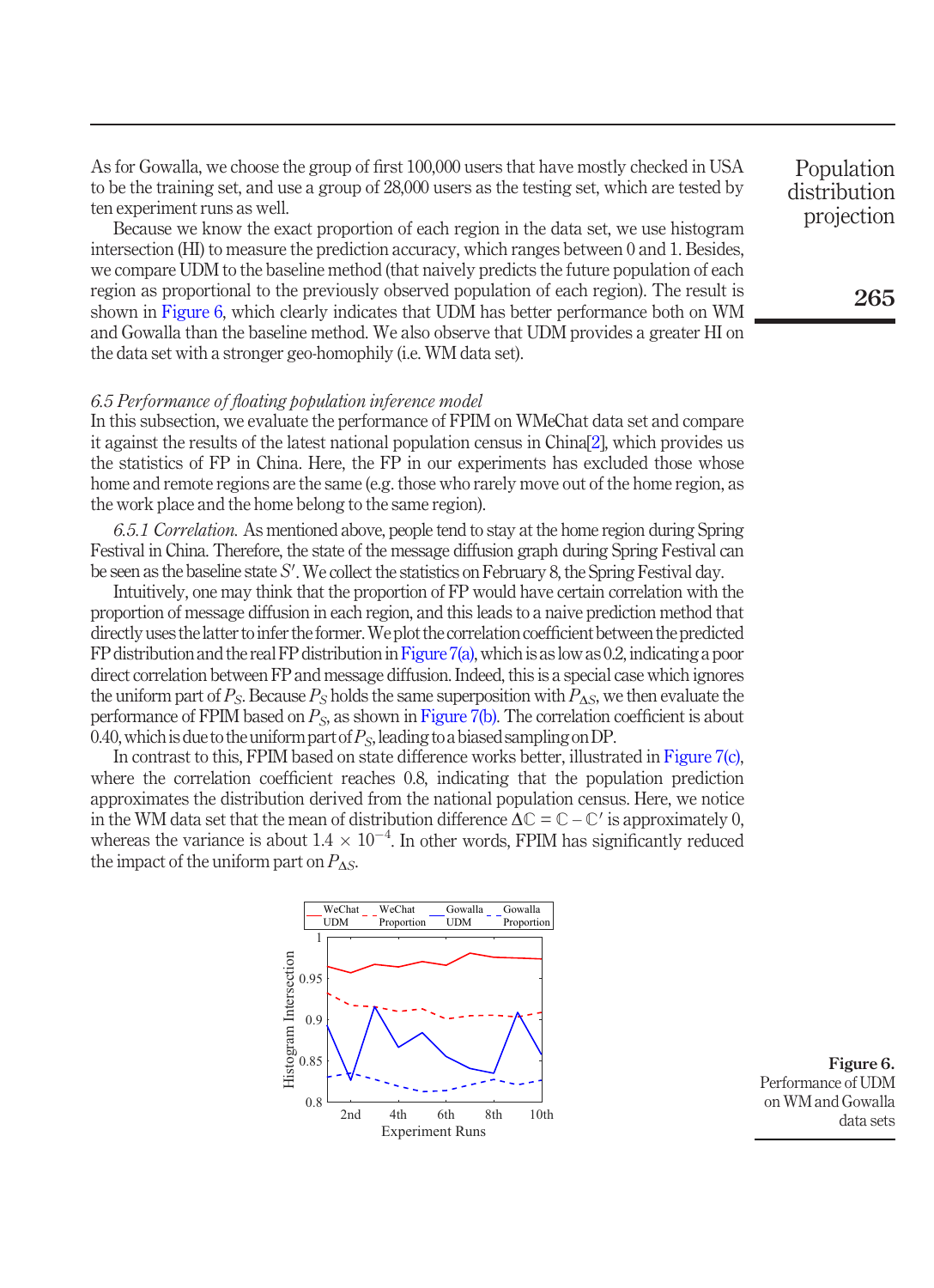

<span id="page-17-0"></span>home and remote regions are the same

**Notes:** (a) Based on message diffusion; (b) based on  $P_s$ ; (c) based on  $P\Delta_s$ ; (d) proportion of correct predictions

By comparing the ticks over the x-axis and y-axis of [Figure 7\(c\),](#page-17-0) we observe that FPIM predicts a FP (ticks over the x-axis) lower than that obtained in the national census (ticks over the y-axis). This can be attributed to the fact that a non-negligible proportion of FP do not view the WM pages or may not even use WM. As mentioned earlier, although there exist people not covered by the WM data set, the number of users in the data set is sufficiently large to derive the distributions using the proposed models.

6.5.2 Prediction correctness. Apart from correlation, we always have a concern on the densely populated region which has the most of a large FP that may cause changes to the online and offline social networks. We use the sets of regions who have the most proportion of FPs to measure the prediction correctness of FPIM.

For every province  $r$ , FPIM calculates the proportion of FP, by two sets, i.e. the set of emigrants whose currently located region is the remote region but the home region is  $r$ , and the set of immigrants whose currently located region is their remote region r but the home region is different.

Then, we rank the provinces by the number of immigrants and emigrants and obtain a ranking of provinces on immigrants and a ranking of provinces on emigrants, respectively. Meanwhile, the FP data of the national population census can also produce two rankings of provinces on immigrants and emigrants.

We compare the corresponding rankings obtained from FPIM and the national census and calculate the *overlapping rate* between two rankings on immigrants or emigrants (which is defined as the number of regions that appear in both rankings divided by the total number of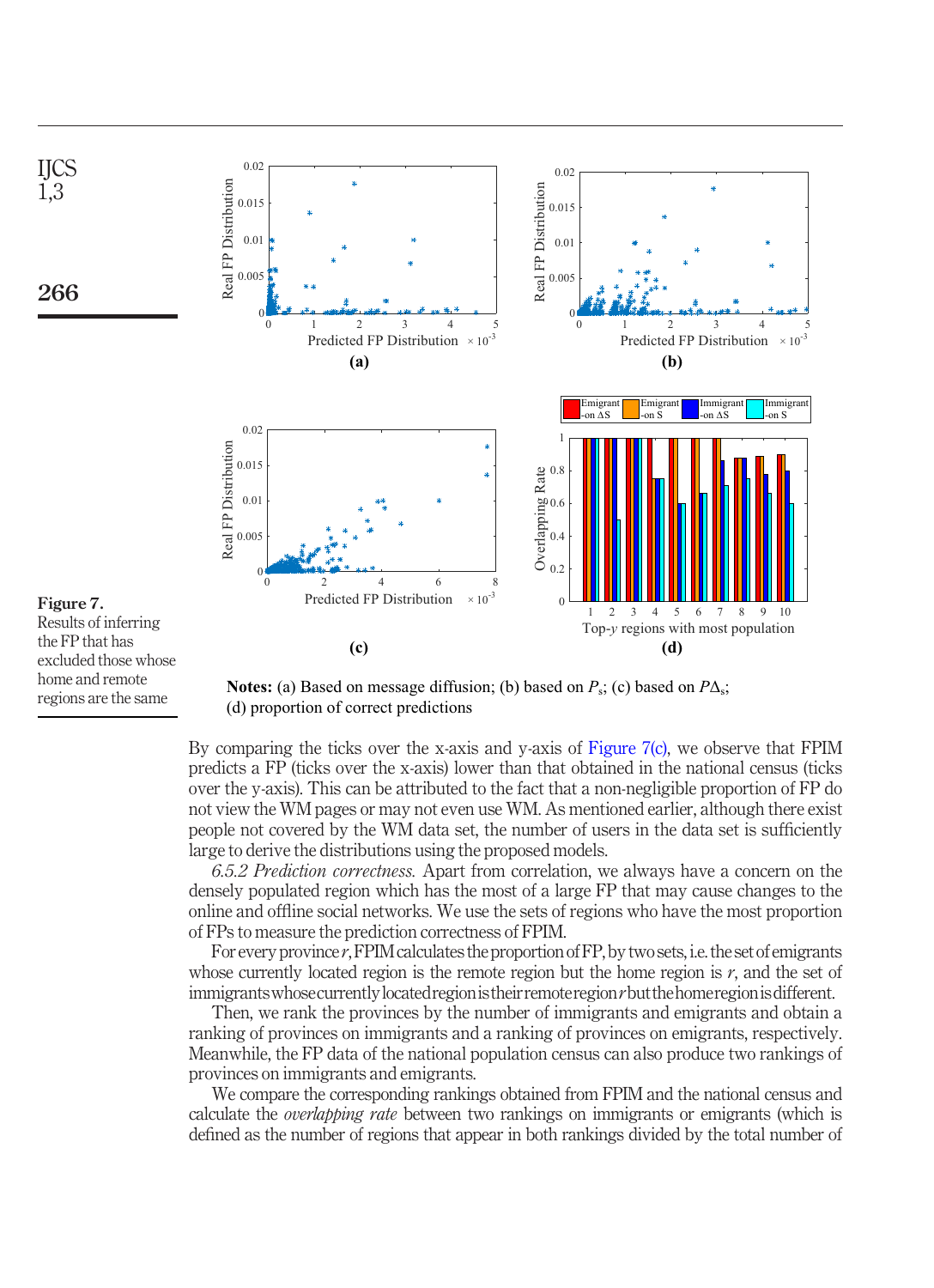regions in a ranking) over the top-y provinces according to their normalized proportion values. We vary  $\nu$  from 1 to 10 and plot the histogram in [Figure 7\(d\)](#page-17-0), telling that FPIM works satisfactorily with a match between our prediction results and the data of the national census. The two types of rankings have a high consistency on  $\Delta S$ . Besides, the correctness on  $\Delta S$  is higher than that calculated on basis of S the performance of FPIM on predicting the set of top provinces on emigrants is better than that on predicting the set of top provinces on immigrants, which is a result of the fact that FPIM uses  $\sigma_{ii}$ 's which pay more attention on the emigrant proportion.

### 7. Conclusions

In this paper, we propose a systematic study on the population distribution projection over offline geographical regions by analyzing the geographical attributes of OSNs. We propose the concept of geo-homophily in OSNs to establish the correlation between online message diffusion and the stability of geographical regions where a population distribution can be drawn. We formulate the population distribution problem from the perspective of DP and present prediction models to show the process that OSN users are distributed into regions, and infer the FP across regions. By experiments over the large-scale data sets, it is shown that the online message diffusions can help evaluate the stability of geographical regions, which further facilitates the determination of population distribution over fixed regions; the proposed prediction models have a high prediction accuracy in inferring the change of FP across regions.

## Notes

- <span id="page-18-8"></span>1. [www.census.gov/popest/data/datasets.html](http://www.census.gov/popest/data/datasets.html)
- <span id="page-18-9"></span>2. [www.stats.gov.cn/tjsj/pcsj/rkpc/6rp/indexch.htm](http://www.stats.gov.cn/tjsj/pcsj/rkpc/6rp/indexch.htm)

### References

- <span id="page-18-7"></span>Aldous, D.J. (1993), "Exchangeability and related topics", École d'Été de Probabilités de Saint-Flour, Vol. 33, pp. 1-198.
- <span id="page-18-2"></span>Backstrom, L., Sun, E. and Marlow, C. (2010), "Find me if you can: improving geographical prediction with social and spatial proximity", Proceedings of the 19th International Conference on World Wide Web, pp. 61-70.
- <span id="page-18-0"></span>Chi, G. (2010), "The impacts of highway expansion on population change: an integrated spatial approach", Rural Sociology, Vol. 75 No. 1, pp. 58-89.
- <span id="page-18-3"></span>Cho, E., Myers, S.A. and Leskovec, J. (2011), "Friendship and mobility: user movement in location-based social networks", Proceedings of the 17th ACM SIGKDD International Conference on Knowledge Discovery and Data Mining, pp. 1082-1090.
- <span id="page-18-6"></span>Crandall, D.J., Backstrom, L., Cosley, D., Suri, S., Huttenlocher, D. and Kleinberg, J. (2010), "Inferring social ties from geographic coincidences", Proceedings of the National Academy of Sciences, Vol. 107 No. 52, pp. 22436-22441.
- <span id="page-18-1"></span>Gao, C., Zhang, Y., Bian, K., Li, Z., Bai, Y. and Liu, X. (2017), "Holiday syndrome: a measurement study of mobile social network use during holidays", 2017 IEEE International Conference on Communications (ICC), pp. 1-6.
- <span id="page-18-4"></span>Girvan, M. and Newman, M.E. (2002), "Community structure in social and biological networks", Proceedings of the National Academy of Sciences, Vol. 99 No. 12, pp. 7821-7826.
- <span id="page-18-5"></span>Goldenberg, J. and Levy, M. (2009), "Distance is not dead: social interaction and geographical distance in the internet era", arXiv preprint arXiv: 0906.3202.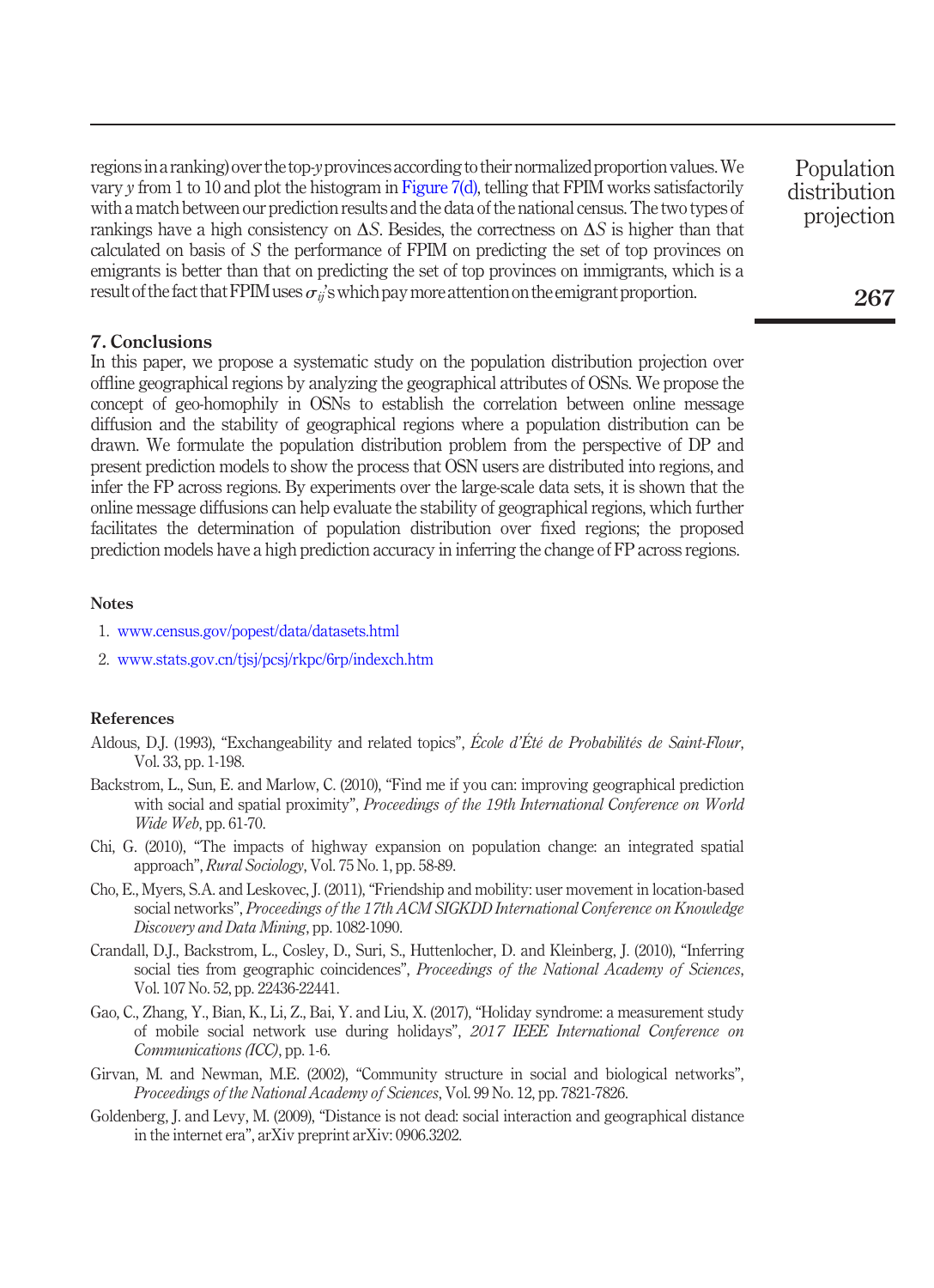<span id="page-19-13"></span>

| patterns", arXiv preprint arXiv: 0806.1256.                                                                                                                                                                                                                                                               |
|-----------------------------------------------------------------------------------------------------------------------------------------------------------------------------------------------------------------------------------------------------------------------------------------------------------|
| Guo, Z., Huang, J., He, J., Hei, X. and Wu, D. (2013), "Unveiling the patterns of video tweeting: a sina<br>weibo-based measurement study", International Conference on Passive and Active Network<br><i>Measurement</i> , pp. 166-175.                                                                   |
| Harris, J.R. and Todaro, M.P. (1970), "Migration, unemployment and development: a two-sector<br>analysis", The American Economic Review, Vol. 60 No. 1, pp. 126-142.                                                                                                                                      |
| Hristova, D., Musolesi, M. and Mascolo, C. (2014), "Keep your friends close and your facebook friends<br>closer: a multiplex network approach to the analysis of offline and online social ties", ICWSM.                                                                                                  |
| Kido, H., Yanagisawa, Y. and Satoh, T. (2005), "An anonymous communication technique using<br>dummies for location-based services", Proceedings: International Conference on Pervasive<br><i>Services, 2005: ICPS'05, pp. 88-97.</i>                                                                      |
| Li, Z., Ding, B., Han, J., Kays, R. and Nye, P. (2010), "Mining periodic behaviors for moving objects",<br>Proceedings of the 16th ACM SIGKDD International Conference on Knowledge Discovery and<br><i>Data Mining</i> , pp. 1099-1108.                                                                  |
| Li, Z., Chen, L., Bai, Y., Bian, K. and Zhou, P. (2016), "On diffusion-restricted social network: a<br>measurement study of wechat moments", 2016 IEEE International Conference on<br>Communications (ICC), pp. 1-6.                                                                                      |
| Liao, Y., Bian, K., Song, L. and Han, Z. (2015), "Full-duplex MAC protocol design and analysis", IEEE<br>Communications Letters, Vol. 19 No. 7, pp. 1185-1188.                                                                                                                                            |
| National Bureau of Statistics of China (2010), "2010 population census", available at: www.stats.gov.cn/<br>zgrkpc/dlc/yw/t20110428\_402722384.htm                                                                                                                                                        |
| Nazir, A., Raza, S. and Chuah, C.N. (2008), "Unveiling facebook: a measurement study of social network based<br>applications", Proceedings of the 8th ACM SIGCOMM Conference on Internet Measurement, pp. 43-56.                                                                                          |
| Neal, R.M. (2000), "Markov chain sampling methods for Dirichlet process mixture models", Journal of<br>Computational and Graphical Statistics, Vol. 9 No. 2, pp. 249-265.                                                                                                                                 |
| Newman, M.E. (2004), "Fast algorithm for detecting community structure in networks", Physical Review<br>E, Vol. 69 No. 6, p. 066133.                                                                                                                                                                      |
| Schiavenza, M. (2013), "Wechat-not weibo-is the chinese social network to watch", The Atlantic, p. 30.                                                                                                                                                                                                    |
| Wang, C., Tang, S., Yang, L., Guo, Y., Li, F. and Jiang, C. (2014), "Modeling data dissemination in online<br>social networks: a geographical perspective on bounding network traffic load", Proceedings of the<br>15th ACM International Symposium on Mobile Ad Hoc Networking and Computing, pp. 53-62. |
| Zhang, Y., Bai, Y., Chen, L., Bian, K. and Li, X. (2016), "Influence maximization in messenger-based<br>social networks", 2016 IEEE Global Communications Conference (GLOBECOM), pp. 1-6.                                                                                                                 |
| Zheng, Y., Xie, X. and Ma, W.Y. (2010), "Geolife: a collaborative social networking service among user,<br>location and trajectory", IEEE Data Engineering and Bulletin, Vol. 33 No. 2, pp. 32-39.                                                                                                        |
| Zheng, Y. (2012), "Tutorial on location-based social networks", Proceedings of the 21st International<br>Conference on World Wide Web, Vol. 12 No. 5.                                                                                                                                                     |
| <b>About the authors</b><br>Yuanxing Zhang is a PhD student at the School of Electrical Engineering and Computer Science,                                                                                                                                                                                 |
| Peking University, China. He received his B.S. degree in computer science from Beijing University of<br>Technology in 2015. His current research interests include AI-assisted resource allocation and<br>recommender system. Yuanxing Zhang can be contacted at: longo@pku.edu.cn                        |

<span id="page-19-5"></span><span id="page-19-1"></span><span id="page-19-0"></span>Gonzalez, M.C., Hidalgo, C.A. and Barabasi, A.L. (2008), "Understanding individual human mobility

<span id="page-19-16"></span><span id="page-19-15"></span><span id="page-19-14"></span><span id="page-19-12"></span><span id="page-19-10"></span><span id="page-19-8"></span>Zhuqi Li is a PhD student at the Computer Science Department at Princeton University, USA. He received his B.S. degree in computer science from Peking University in 2017. His current research interests include social network and mobile sensing.

Kaigui Bian received the PhD degree in computer engineering from Virginia Tech, Blacksburg, USA in 2011. He is currently an associate professor in the Institute of Network Computing and

<span id="page-19-11"></span><span id="page-19-9"></span><span id="page-19-7"></span><span id="page-19-6"></span><span id="page-19-4"></span><span id="page-19-3"></span><span id="page-19-2"></span>268